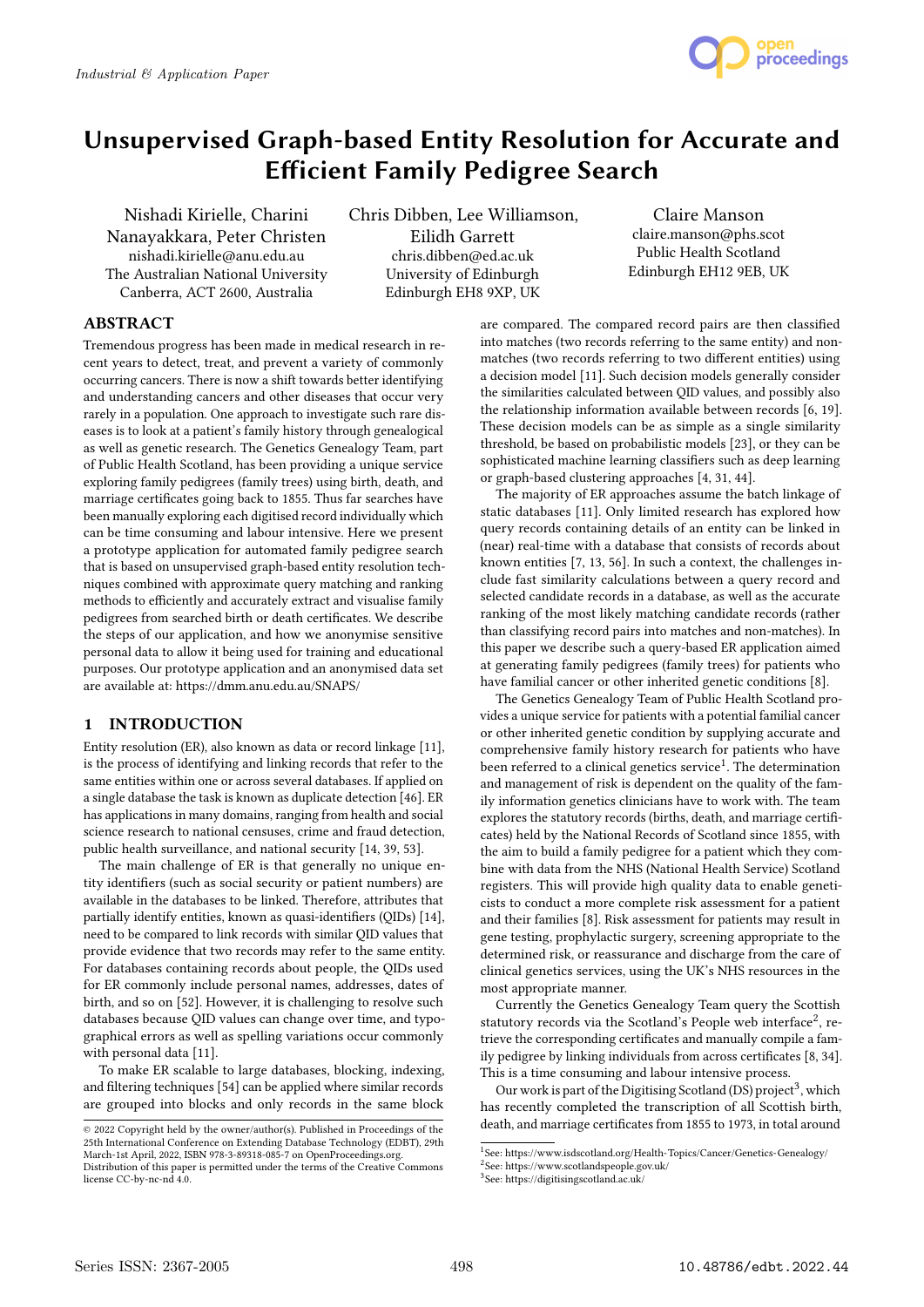24 million certificates. Once linked, the complete DS database will allow the investigation of issues such as inter-generational social mobility or the changing demography across the period of industrialisation, among many other research questions. Note that no ground truth links between certificates are available for this database. Compared to existing linked multi-generational population databases that cover up-to four generations [28], the DS database will provide detailed information for up-to six generations, assuming a generation length of around 30 years.

Our aim is to employ our application on this DS database of the full population of Scotland, and provide an efficient and accurate service for the Genetics Genealogy Team to investigate the inheritability and genetic patterns of diseases for patients with familial cancer or other inherited genetic conditions.

In our work, in an offline phase we employ unsupervised graph-based ER techniques to first generate an entity graph from which we then create a pedigree graph. The main difference between the entity graph and the pedigree graph is that the latter includes relationships between different entities over multiple generations. In the offline phase we address several challenges in ER that are fundamental to linking records about people: changing QID (attribute) values, different relationships, ambiguities, partially matching groups, and wrong links. We elaborate further on these challenges in Section 2, and in Section 4 we highlight the novel approaches we develop to solve these challenges.

In the context of our application, we can only apply unsupervised learning techniques due to the lack of ground truth data. Manually obtaining true matches and non-matches for training of supervised techniques such as recently proposed deep learning methods [36, 43, 44, 65] would be a time consuming and expensive process that would require extensive domain knowledge about historical Scottish vital records. This process of manually generating ground truth data is known to often result in limited, biased, and incomplete ground truth data [3, 58].

In the online querying phase, for a given query record we first identify the most similar individuals in the pedigree graph generated from birth, death, and marriage certificates in the offline phase. For an individual selected by the user we then build their family pedigree by linking the record of this individual with those of their family members across several generations.

As we outline in Figure 1, our application to efficiently and accurately generate family pedigrees from search queries (referred to as SNAPS which stands for ScotlaNd fAmily Pedigree Search) consists of five steps. In Sections 4 to 6 we describe the main offline steps (to link records, generate the pedigree graph, and build the keyword and string similarity indices). In Sections 7 and 8 we then discuss the processing of queries, as well as the generation and visualisation of family pedigrees (trees). The linking of records consists of several steps, where dependencies, temporal constraints, missing and erroneous values, as well as ambiguities are considered in an unsupervised iterative process. The query processing facilitates both exact and approximate string matching [11, 47] to account for the uncertainty of users with regard to spelling variations of names and locations [11, 37].

Privacy and confidentiality restrictions have so far prevented us from remotely accessing the full DS database. We therefore evaluate our prototype on two Scottish data sets from the Isle of Skye and Kilmarnock containing birth, death, and marriage certificates from 1861 to 1901 [58]. These data sets have been extensively curated manually by domain experts, and partial ground truth data are available which allows us to also evaluate the linkage quality of our prototype.



Figure 1: SNAPS architecture where the offline steps, to generate the entity and pedigree graphs, and the keyword and similarity indices, are shown in blue (right side), while the online query processing and ranking, and the family pedigree generation steps, are shown in green (left side).

An important aspect to facilitate testing, training, as well as public demonstrations of an application such as ours is to allow open access. Because SNAPS will be applied on a large database that contains real birth, death, and marriage certificates of the Scottish population, in Section 9 we describe an approach to anonymise a graph that represents such a population.

# 2 DATA CHARACTERISTICS AND ENTITY RESOLUTION CHALLENGES

An important aspect to discuss in ER for family pedigree search is the characteristics of the data sets we use in our application. In this section we discuss the characteristics of person data using examples from the Isle of Skye (IOS) and Kilmarnock (KIL) data sets and the DS database. The challenges for resolving such data are however generic to many demographic data sets including statutory records and census snapshots.

The IOS and KIL data sets are both samples of the full DS database and contain birth, death, and marriage certificates of the populations of the Isle of Skye and the town of Kilmarnock, respectively, over the period from 1861 to 1901. Both have been extensively curated and semi-manually linked (using database queries to extract possible links) by experts in the domain of linking such historical data [58]. Their semi-automatic approach was heavily biased towards certain types of links, such as links between birth parents, as their interests were in identifying children by the same mother to facilitate the analysis of child mortality [59]. This resulted in incomplete and biased ground truth data, an issue that is also known with other (historical) data sets about people [3]. However, this manual curation and linkage is not scalable to the full DS database which contains around 24 million certificates, requiring us to employ unsupervised methods for linking the DS database.

Existing graph-based ER techniques [6, 19, 35, 40] have difficulties achieving high linkage quality on person data of changing QID values, different relationships found at different points in time, the ambiguity of QID values, partially matching record groups, and wrong links. Temporal record linkage techniques [33,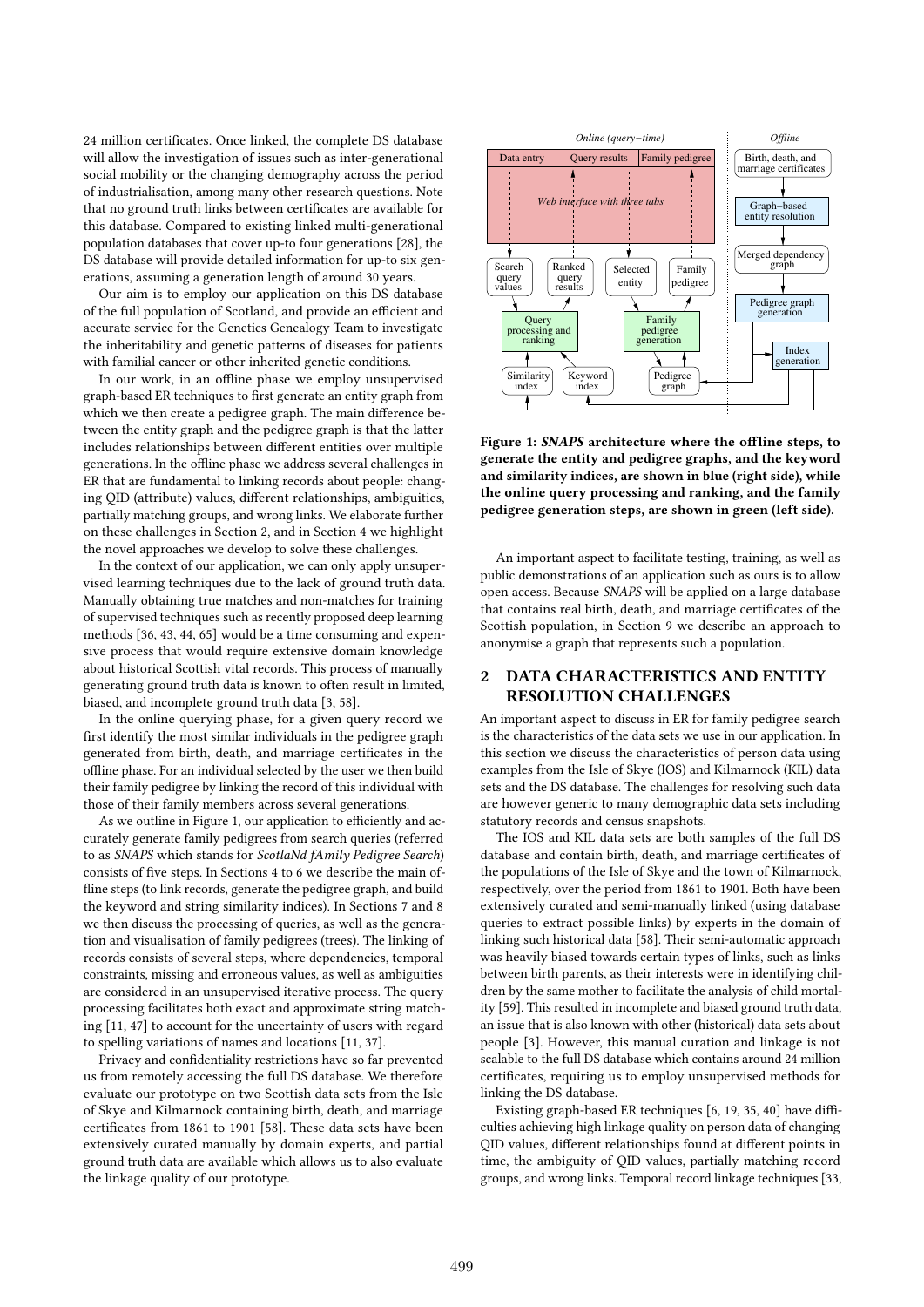Table 1: Missing value counts and QID value frequencies (minimum, average, and maximum) of deceased people in the IOS and KIL data sets, and the full DS database.

| Data set   | OID        | Missing   |     |      | QID value frequencies |
|------------|------------|-----------|-----|------|-----------------------|
| (Entities) | attribute  | values    | Min | Avr  | Max                   |
| <b>TOS</b> | First name | 426       | 1   | 21.8 | 1,089                 |
| 12,285     | Surname    | 3         | 1   | 27.7 | 1,027                 |
|            | Address    | 143       | 1   | 12.3 | 227                   |
|            | Occupation | 7,018     | 1   | 9.0  | 730                   |
| KIL.       | First name | 241       | 1   | 5.8  | 1,837                 |
| 23,715     | Surname    | 3         | 1   | 9.0  | 520                   |
|            | Address    | 5.873     | 1   | 13.9 | 806                   |
|            | Occupation | 16,846    | 1   | 4.4  | 425                   |
| <b>DS</b>  | First name | 56,387    | 1   | 13.8 | 520,685               |
| 8,289,592  | Surname    | 7.299     | 1   | 50.9 | 112,673               |
|            | Address    | 10,730    | 1   | 3.3  | 71,456                |
|            | Occupation | 4.795.995 | 1   | 9.0  | 78,823                |

41], on the other hand, only consider QID values changing over time but not these other challenges associated with linking person data. We now discuss these challenges in more detail.

When resolving entities in typical ER scenarios, such as linking publication records from two bibliographic databases, the QID values of a publication (like its title, authors, venue, and year) are static but potentially have some spelling variations or abbreviations [6, 19, 35, 40]. However, when linking records about people their QID values tend to change over time. For example, people can move around and therefore their addresses change. Similarly, surnames (mostly of women) can change after marriage. Along with missing values, as we show in Table 1, such changing QID values make ER of person data challenging.

Another challenge specific to person data is the different roles and relationships that we encounter in the different types of certificates, and where as a result an individual can have different roles and relationships at different points in time. For example, assume we want to link a mother in a birth certificate to her own birth certificate (where she has the role of the baby). In the initial birth certificate, the mother has a relationship to her spouse and baby, but in her own birth certificate she has a relationship to her parents. Therefore, these two certificates have no relationships in common. The different relationships and roles encountered in person data and how to employ them in an unsupervised way is a challenge that we address with our techniques.

Disambiguation of different entities having common QID values is another challenge in resolving person data. From Table 1 we can see that person records in the IOS and KIL data sets and the DS database have a high average frequency in most shown QID attributes. To elaborate more on the ambiguity of QID values found in person records, in Figure 2 we show the frequency distributions of the 100 most common values of selected QIDs for deceased persons in the IOS and KIL data sets. These distributions are very skewed, where the most common first name and surname each occur in over 8% of all records in the IOS data set.

Finally, we discuss the partial match group problem. When, for example, we have two birth certificates of siblings, we should link their parents since they represent the same two individuals. However, we should not link the two siblings as they refer to two different individuals. This is challenging because most of the QID values of these siblings will likely be the same, such as their surname and street address. We consider this as the partial match



Figure 2: Frequency distribution of the 100 most common first names, surnames, and addresses of deceased people in the Isle of Skye (IOS) and Kilmarnock (KIL) data sets.

group problem because only some records in a group should be linked and resolved as referring to the same entity.

# 3 PROBLEM DEFINITION AND APPLICATION OVERVIEW

We now define the problem of our graph-based ER application for family pedigree search. Let  $R$  be a set of records from birth  $(B)$ , death (D), and marriage (M) certificates, where each record  $r \in \mathbb{R}$ has a role, such as a baby  $(Bb)$  and its mother  $(Bm)$  and father  $(Bf)$  on a birth certificate, or a deceased person  $(Dd)$  and their mother  $(Dm)$  and father  $(Df)$ , and possibly their spouse  $(Ds)$ , on a death certificate. We refer to a cluster of records  $R_0 \subset R$  as an entity  $o \in \mathbb{O}$  that represents a real-world individual.

Problem definition: Given a set of records, R, and a query record,  $q$ , containing a mandatory first and surname, and optionally a gender, year, and a location, the family pedigree search problem is to find the set  $O_q \subset O$  of entities in O that have the highest similarities with q along with their family pedigrees  $P<sub>a</sub>$ .

Figure 1 shows the architecture of SNAPS which has an online and an offline component, consisting of the following main steps which we describe in detail in Sections 4 to 8.

(1) Graph-based entity resolution: This key step in SNAPS is aimed at linking records  $r \in \mathbb{R}$ , where each  $r$  corresponds to a single occurrence of an individual on a certificate, such as a baby, a bride, or a deceased person. We aim to associate the corresponding entity,  $o \in O$  (that represents a real-world individual) to the correct set of linked records (a record cluster)  $R_0 \subset R$ . For this, we represent R as a dependency graph [19], a directed graph  $G_D = (N, E)$ , that consists of a set of nodes,  $N = N_A \cup N_R$ , that represent either pairs of QID (attribute) values (atomic nodes,  $N_A$ ), or pairs of records that possibly refer to the same entity (relational nodes,  $N_R$ ); and a set of edges, E, that represent the relationships between these nodes where an edge direction indicates a dependency. To link records and associate the linked record clusters to the corresponding entities, we iteratively merge the nodes in the dependency graph  $G_D$ .

(2) Pedigree graph generation: We then generate a pedigree graph,  $G_P$ , to represent the relationships between the entities associated with the record clusters in  $G_D$ . The nodes in this graph are the entities,  $o \in \mathbf{O}$ , while the edges represent relationships between entities, such as motherOf (Mof), fatherOf (Fof), spouseOf (Sof), and childOf (Cof).

(3) Index generation: To improve the efficiency of query processing and ranking, we generate two index structures. The keyword index, K, maps QID values, such as first names and surnames, to entities  $o \in \mathbf{O}$  to facilitate fast query processing.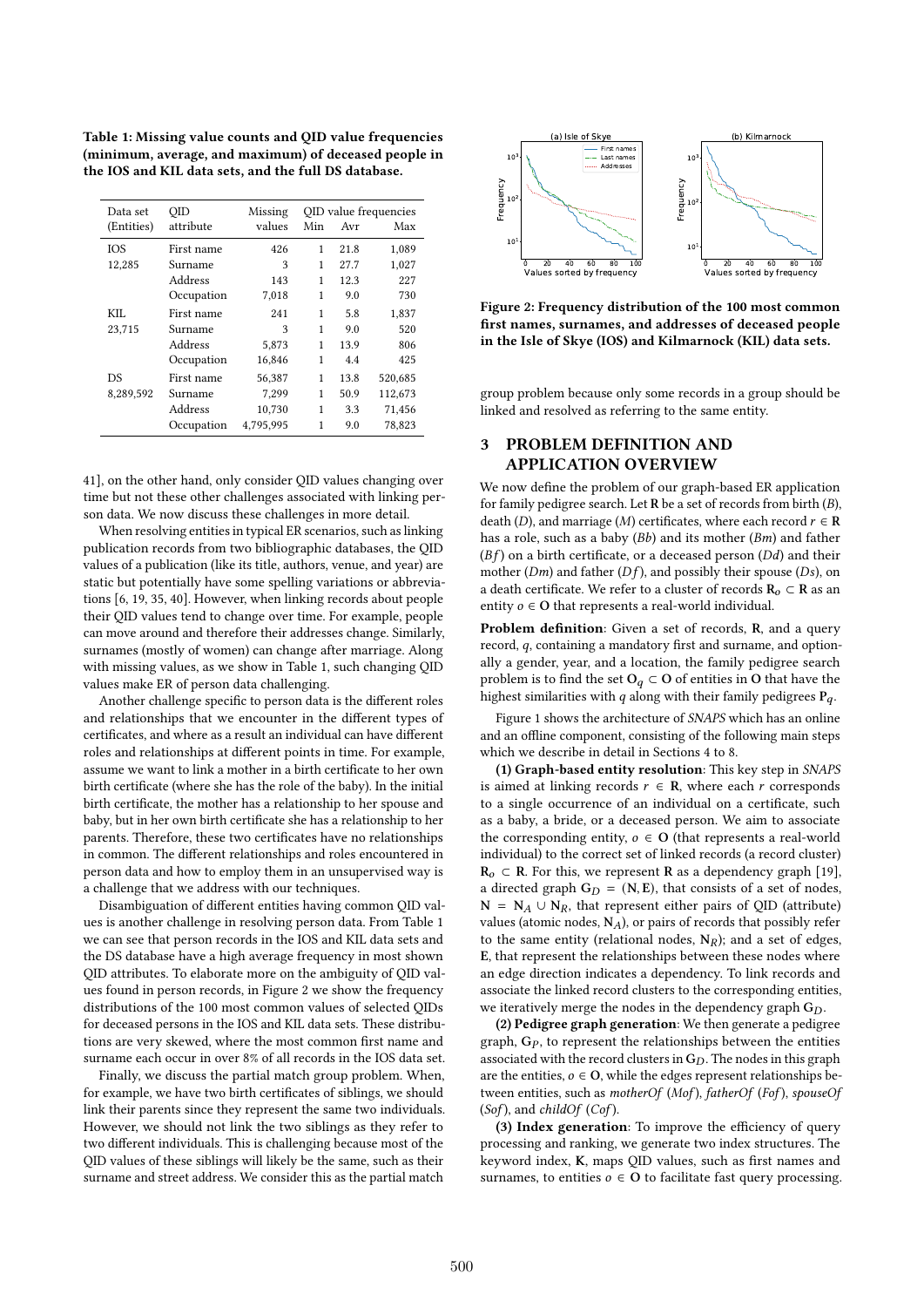To speed-up the matching of QID values in a query record  $q$ with values in the keyword index  $K$ , and to allow for efficient approximate string matching, we furthermore pre-calculate and store the similarities between pairs of strings [13].

(4) Query processing and ranking: In the online phase, a query record  $q$  is first matched with QID values in the keyword index, K. For each entity  $o \in \mathbf{O}$  that has a string match on at least one of first name or surname (and possible other matching QID values), we then calculate an overall match score and present the top ranked entities in O to the user.

(5) Family pedigree extraction and visualisation: When a user selects an individual through the web interface, this step extracts the pedigree,  $p$ , of this entity from  $G_p$ , and generates a family tree visualisation for that pedigree.

# 4 GRAPH-BASED ENTITY RESOLUTION

The core of SNAPS is the unsupervised graph-based ER step that will link records appearing on birth, death, and marriage certificates. We cannot employ supervised learning techniques due to the lack of ground truth data available, and the costs and challenges involved in manually obtaining true matches and non-matches in the context of (historical) personal data [58]. Supervised ER techniques commonly also require a large amount of training data to obtain good results [4, 20]. We therefore propose an unsupervised graph-based ER solution that addresses the challenges we discussed in Section 2, such as changing QID values, different relationships encountered at different points in time, ambiguities of QID values, and the partial match group problem.

We now present the main steps of SNAPS: dependency graph generation, bootstrapping, and merging.

## 4.1 Dependency Graph Generation

Because we are modelling records in a dependency graph,  $G_D$ , as defined in Section 3, if all possible record pairs and QID value pairs are added into this graph then it can get very large. We therefore conduct blocking to reduce the comparison space and obtain record pairs that are potential matches. We employ a locality sensitive hashing based blocking technique in SNAPS that maps similar QID value pairs to the same hash value to group likely matches [54]. Then we consider record pairs in each block to generate  $G_D$  in two phases.

First, only QID value pairs that have a (string) similarity [11] of at least a threshold  $t_a$  are added to  $G_D$  along with their similarities as atomic nodes,  $N_A$ . The similarities between QID values in atomic nodes are assumed to be between 0 (completely different values) and 1 (same values), where we calculate these similarities using approximate string comparison functions, such as Jaro-Winkler or edit distance [11], as appropriate to the values in a QID attribute. Next, relational nodes,  $N_R$  are added based on two filtering steps. We first filter record pairs of impossible role types, such as pairs with different genders, and then we filter pairs by constraints as we discuss further in Section 4.2.2.

For example, in Figure 3,  $r_1$ ,  $r_2$ , and  $r_3$  are a Bb, Bm, and Bf extracted from a birth certificate, while  $r_4$ ,  $r_5$ ,  $r_6$ , and  $r_7$  are a  $Dd$ ,  $Dm$ ,  $Df$ , and  $Ds$  extracted from a death certificate. These records are represented in a dependency graph,  $G_D$ . One possibility is that the birth baby  $r_1$  dies and becomes the deceased person  $r_4$  in the death certificate. In that scenario, the nodes  $(r_1, r_4)$ ,  $(r_2, r_5)$ , and  $(r_3, r_6)$  will be added to the graph  $G_D$  as relational nodes with relationship edges between these nodes. Likewise, we add all other possible nodes and their relationships to  $G_D$ .



Figure 3: Dependency graph generation, where we show atomic nodes in green and relational nodes in pink. The input are the records extracted from two birth and two death certificates, showing the relationships motherOf (Mof),  $fa$ therOf (Fof), spouseOf (Sof), and childOf (Cof).

#### 4.2 Bootstrapping and Merging

Bootstrapping and merging are the key steps where we link records iteratively. Prior to describing these steps, we outline the key techniques that we employ in these steps below: global propagation of QID (attribute) values and constraints, leveraging ambiguity of QID values, adaptive leveraging of relationship structure, and dynamic refining of record clusters.

4.2.1 Global Propagation of QID Values (PROP-A). As we discussed in Section 2, the first challenge is changing QID values where values such as names and addresses can change over time. When an attribute value changes over time, this change makes it difficult to decide if two records refer to the same entity. To solve this problem, we check the QID values of the entities associated with records to make those link decision. We consider this propagation of QID values in the ER process as positive evidence.

Assume the records  $r_1$ ,  $r_4$ , and  $r_9$  in Figure 3 (a) refer to the same entity,  $o_1$ , and this entity has changed her surname after marriage. Therefore, her baby record  $r_1(Bb)$  has her maiden surname, *Smith*, while her death record,  $r_4(Dd)$  and her birth mother record,  $r_9(Bm)$ , have her married surname. Assume  $(r_1, r_9)$  is already merged as in Figure 4 (b) and associated with the entity  $o<sub>1</sub>$ , which has all QID values of  $r_1$  and  $r_9$ . Then, when we consider the node  $(r_1, r_4)$ , because  $r_1$  now has the associated entity  $o_1$ , we compare all QID values of  $r_4$  with the corresponding values of  $o_1$ to find the best matching atomic nodes with highly similar values. As the surname of  $r_1$  is *Smith* and of  $r_4$  is *Taylor*, the node  $(r_1, r_4)$ is already associated with the atomic node (Smith, Taylor). When we compare the surname of  $r_4$ , Taylor, with the surnames of  $o_1$ , and assuming  $\text{sim}(T\text{auler}, T\text{aulor}) > \text{sim}(Smith, T\text{aulor})$  based on a string similarity functions [11], we remove the edge from the atomic node (Smith, Taylor) and add a new edge from the node (Tayler, Taylor). In this way, even if an individual changes their name or address, we can still identify them because of the propagation of QID values.

4.2.2 Global Propagation of Constraints (PROP-C). The second challenge is the different relationships that we encounter in records at different points in time. Since these relationships are between different entities, we cannot directly compare the corresponding records when making link decisions. However, in SNAPS we utilise such different relationships as negative evidence for any subsequent links by modelling the characteristics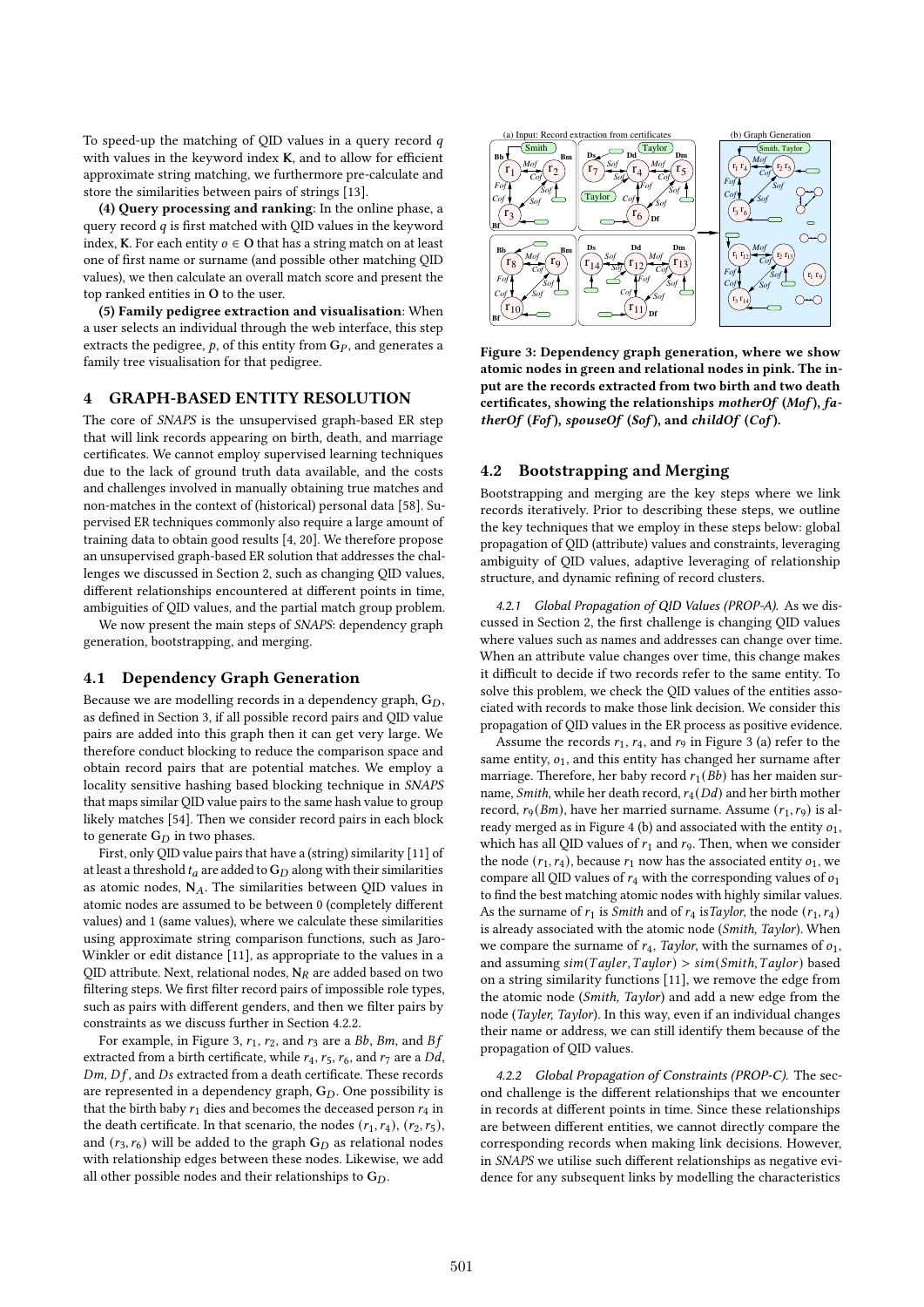

Figure 4: (a) Bootstrapping where groups of nodes that have a high average similarity (greater than a predefined threshold) are merged. (b) Merging step where nodes are merged applying techniques such as propagation of QID value changes. For example, node  $(r_1, r_4)$  is updated with the surname atomic node (Tayler,Taylor).

of relationships as constraints. For example, the time difference between a birth baby  $(Bb)$  becoming a birth mother  $(Bm)$  should be (biologically) at least 15 and at most around 55 years [58]. Similarly, we can also add such constraints for other role pairs based on domain knowledge [12]. As these constraints are related to temporal aspects, we refer to them as temporal constraints.

Furthermore, there can be constraints that are based on the properties of certain relationships. For example, in Figure 4, since  $r_1$ (Bb) is being linked with  $r_4$ (Dd),  $r_1$  cannot be linked to any other deceased person such as  $r_{12}(Dd)$  (and vice versa) because a person can have only one birth and only one death record. We refer to such constraints as link constraints as they are related to the links between entity roles. These link constraints can be one-to-one and one-to-many based on the pairs of entity roles they are applied on. Because these constraints are likely domain dependent, they need to be manually specified by domain experts or learned from training data to be used with SNAPS.

This technique of propagating QID values and constraints has first been proposed by Dong et al. [19]. The novelty in our propagation method is that we make a global propagation of changing QID values whereas Dong et al. used an exhaustive search to merge relational nodes in the dependency graph  $G_D$ .

4.2.3 Leverage Ambiguity of QID Values (AMB). The next challenge we discussed in Section 2 is the ambiguity of QID values encountered in person records, where many entities potentially share the same QID values such as common surnames or city names [11]. To address this challenge we incorporate ambiguity into the similarity calculations between two records. We specifically calculate a similarity score, s, for each node in the graph  $G_D$  consisting of an atomic similarity,  $s_a$  and a disambiguation similarity,  $s_d$ , defined as:

$$
s_a(r_i, r_j) = \frac{w_M \cdot s_M(r_i, r_j) + w_C \cdot s_C(r_i, r_j) + w_E \cdot s_E(r_i, r_j)}{w_M + w_C + w_E}, \quad (1)
$$

$$
s_d(r_i, r_j) = \frac{\log_2(|\mathbf{O}|/(r_i \cdot f + r_j \cdot f))}{\log_2 |\mathbf{O}|},\tag{2}
$$

$$
s(r_i, r_j) = \gamma \cdot s_a(r_i, r_j) + (1 - \gamma) \cdot s_d(r_i, r_j), \tag{3}
$$

where  $0 \le \gamma \le 1$  is the weight distribution for the two similarity components,  $s_a$  and  $s_d$ , as we describe next.

To calculate  $s_a$ , we consider all incoming atomic nodes of a relational node. Each atomic node has a score that represents the similarity of two QID values. The contribution of different QID value similarities will affect differently towards the calculation of  $s_a$ . For example, in person records, QID values such as first names

are more important because they are more complete and stable over time, whereas QID values such as occupation or address can be missing and can change over time [33].

To this end, we categorise attributes into Must, Core, and Extra attributes, based on their importance in the ER process determined using domain knowledge or data characteristics, such as completeness [14, 50, 58]. For two records to be classified similar, they need to have highly similar values in the Must attributes (such as first name), but they can have a comparatively lower similarity in Core attributes (like surname). Extra attributes (such as occupation) provide further evidence of similarities between records. We calculate an atomic similarity as shown in Equation (1), where  $s_M$ ,  $s_C$ , and  $s_E$  represent the average of atomic node similarities of the Must, Core, and Extra attribute categories, while  $w_M$ ,  $w_C$ , and  $w_E$  represent their corresponding weights.

Disambiguation similarity,  $s_d$ , accounts for the ambiguity of QID (attribute) values. If the pair of records in a node has QID values that occur frequently in the data set, then a high atomic similarity,  $s_a$ , of the node is not significant compared to a pair of records having less frequent (or even unique) QID values. For example, if Smith occurs commonly in a data set and Taylor occurs only a few times, then two records having the name Taylor have a higher likelihood of referring to the same individual compared to two records having the same name Smith.

As link decisions are dependent on each other, we need to prioritise unique record pairs such that they are processed before ambiguous pairs. As this is similar to the concept of inverse document frequency used in information retrieval, we use a normalised score of inverse document frequency [60] as the disambiguation similarity  $s_d$ . Let  $r_i$ . f and  $r_j$ . f be the two frequencies of a combination of several QID values of two records in a node. If the number of unique records in the data set is  $|O|$ , we define  $s_d$  as per Equation (2).

Assume that node  $(r_1, r_4)$  in Figure 4 has three incoming atomic nodes, a surname node  $(Taylor, Taylor)$ , a first name node ( $Mary, Mary$ ), and a city node ( $Klmor, Kilmore$ ) with node similarities of 0.9, 1.0, and 0.9, respectively. Assuming we set  $w_M$ ,  $w_C$ , and  $w_E$  as 0.5, 0.3, and 0.2, respectively (based on domain knowledge) and consider first name  $(Mary, Mary)$  as a must attribute, surname  $(Taylor, Taylor)$  as a core attribute, and city ( $Klmor, Kilmore$ ) as an extra attribute. Then, we can calculate  $s_a(r_1, r_4)$  as  $\frac{0.5 \cdot 1.0 + 0.3 \cdot 0.9 + 0.2 \cdot 0.9}{0.5 + 0.3 + 0.2} = 0.95$  using Equation (1). Similarly, assuming  $r_1 \cdot f = 45$ ,  $r_4 \cdot f = 12$ , and  $|O| = 100$ , using Equation (2) we can calculate  $s_d(r_1, r_4)$  as  $\frac{\log_2(100/(45+12))}{\log_2(100)}$  $\frac{\log_2(100)}{\log_2(100)} = 0.12.$ 

Bhattacharya and Getoor [6] have explored ambiguity of static attribute values in relational clustering for collective ER. However, they have not investigated how to incorporate disambiguation while propagating link decisions, or when attribute values can change over time.

4.2.4 Adaptive Leveraging of Relationship Structure (REL). To leverage relationship structures in the ER process, recent approaches have proposed different methods such as the use of average similarity of the relationally connected groups [49] or using a separate similarity component with an individual weight given to the similarity of relationally connected nodes [6, 19]. Both of these methods have limitations in resolving the partial match group problem we discussed in Section 2. For example, assume a group of two siblings and their parents. We need to merge the two parent nodes but not the sibling node. The sibling node will have a lower similarity as it refers to two different individuals. If we consider any of the methods from the literature,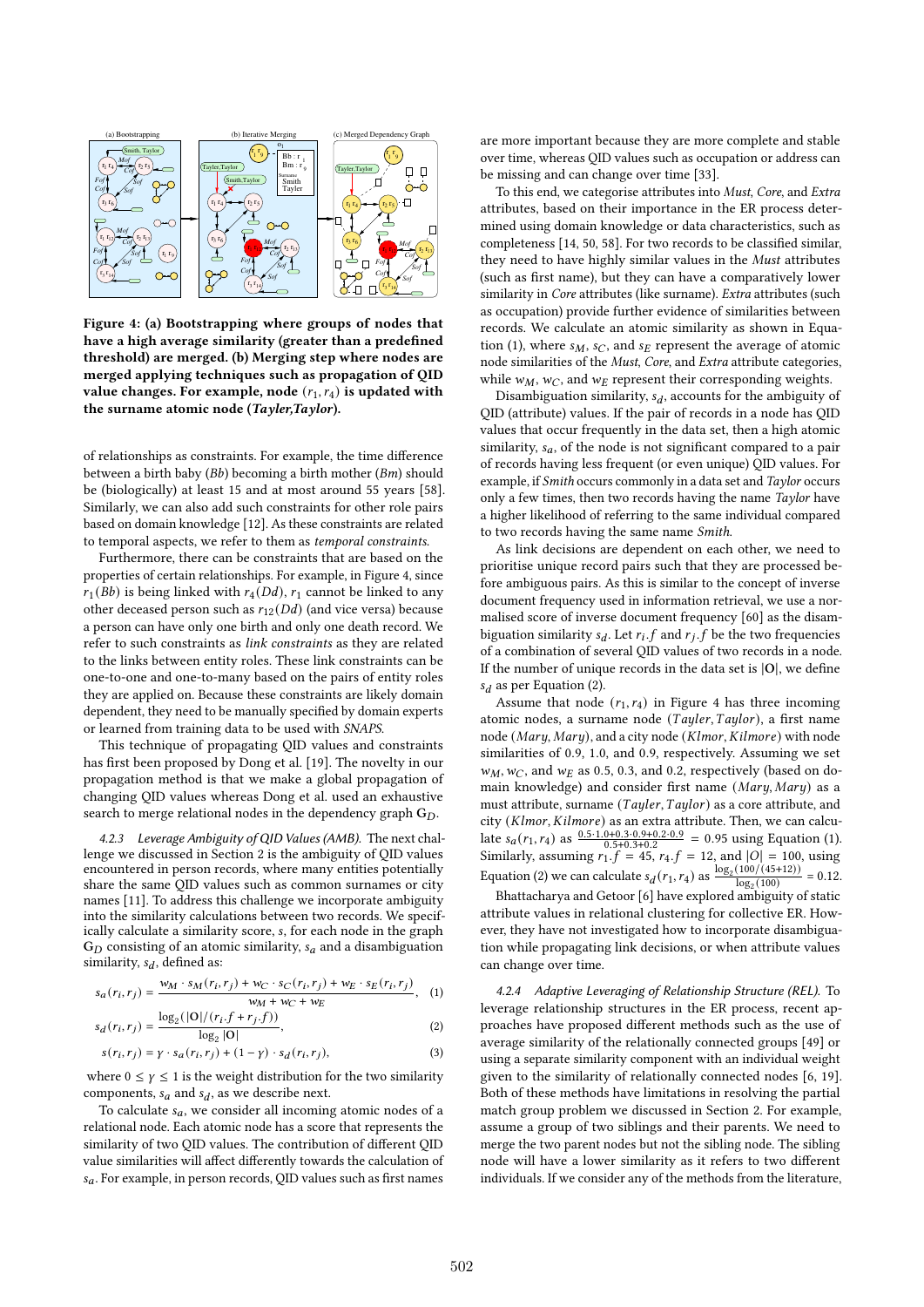then this sibling node will reduce the chances of the two parent nodes getting merged since the lower similarity of the sibling node reduces the overall similarity.

Therefore, in SNAPS we employ a novel iterative approach to exploit the relational structure of records. In merging nodes, we consider the average similarity of connected groups of nodes. Therefore, when we consider merging the node  $(r_1, r_4)$  in Figure 4, we consider the average similarity of the whole group including  $(r_2, r_5)$  and  $(r_3, r_6)$ . If both neighbouring nodes have high similarities then this provides strong evidence that  $(r_1, r_4)$ represents the same entity.

The novelty in this technique is in the iterative merging process. For example, in Figure 4 assume that  $r_1$  and  $r_{12}$  are two siblings. Therefore, the node,  $(r_1, r_{12})$  has a lower similarity because it represents two entities. Now when we consider the group of nodes,  $(r_1, r_{12})$ ,  $(r_2, r_{13})$ , and  $(r_3, r_{14})$ , in the first iteration these nodes are not merged due to the low average similarity (because the two siblings are different entities). Therefore, in the next iteration we remove the node with the lowest similarity,  $(r_1, r_{12})$ , which is the sibling node. The remaining parent nodes are then merged because they have a high average similarity.

4.2.5 Dynamic Refining of Record Clusters (REF). The propagation of link decisions can lead to poor linkage quality if two records that refer to two different entities are linked together. To remove such wrong links, we employ a novel refining step after each of the bootstrapping and merging steps. We create an individual graph for each entity that captures the records of an entity and their links. We apply the graph measure based error identification proposed by Randall et al. [57] on these graphs with the hypothesis that loosely connected groups of records (such as chains) are more likely to contain errors compared to densely connected groups (such as cliques). Unmerging of likely wrong links allows correct records to be linked in the next iteration.

We use the graph measures of *bridges* and *density* to identify loosely connected record clusters. A bridge is an edge that will disconnect the graph if removed; and density,  $d$ , is measured by the number of edges out of the total number of possible edges in a graph [57], calculated as  $d = 2|E'|/(|N'| \cdot (|N'|-1))$ , where  $E'$  and  $N'$  are the edges and nodes of the graph associated with the entity. For a graph having at least three records, we calculate the density and if it is less than a threshold,  $t_d$ , we remove the node with the lowest degree. For a node group with more than  $t_n$  records, we split the record cluster by any existing bridges.

4.2.6 Bootstrapping and Merging Steps. We now describe how to employ these techniques in our bootstrapping and merging steps. The bootstrapping step is basically to merge the highly similar relational nodes. Therefore, we merge only nodes in groups (leaving the singletons), where the average atomic similarities of all nodes in a group must be at least the bootstrap threshold which we set to  $t_b = 0.95$  (based on initial experiments) to achieve highly similar bootstrap links, as illustrated in Figure 4 (a). We only consider groups having high average similarities at this stage rather than individuals because groups can provide more relationship evidence than individuals.

The merging step proceeds by maintaining a priority queue of node groups. The queue is initialised by all relational node groups in  $G_D$ , giving precedence to larger groups and then to the groups that have a high average similarity of nodes. In every iteration, we perform merging of the top node group in the queue. For each node in that group, we check if a node is valid to be merged based on temporal and link constraints. This is where we

| Algorithm 1: Pedigree Graph Generation                      |                                                                                        |
|-------------------------------------------------------------|----------------------------------------------------------------------------------------|
| Input:                                                      |                                                                                        |
| Merged dependency graph<br>$-G_{D}$ :                       |                                                                                        |
| Output:                                                     |                                                                                        |
| $-G_P:$ Pedigree graph                                      |                                                                                        |
| 1: $G_P = Graph()$                                          | // Initialise $G_P$ to an empty graph                                                  |
| 2: for $n \in N_R$ do:                                      | // Iteration to add nodes                                                              |
| if $n.isMerge$ then:<br>3:                                  | // If the node is merged                                                               |
| 4: $o = G_d.getEntity(n)$                                   | // Get entity associated with the node                                                 |
| 5: if $o \notin G_P$ , nodes then:                          | // If entity $o$ is not in $G_P$                                                       |
| $G_P.addNode(o)$<br>6:                                      | // Add node for this entity                                                            |
| for $n \in N_R$ do:<br>7:                                   | // Iteration to add edges with relationships                                           |
| if $n.isMerged$ then:<br>8:                                 | // If the node is merged                                                               |
| $o = G_d.getEntity(n)$<br>9:                                | // Get entity associated with the node                                                 |
| for $\rho \in \{mother, father, spouse, child\}$ do:<br>10: |                                                                                        |
| 11:                                                         | $N_{\rho}^{n} = G_{d}.getNeigbourNode(n, \rho)$ // Neighbours with relationship $\rho$ |
| 12:<br>for $n_{\rho} \in N_{\rho}^n$ do:                    | // Iteration through neighbours                                                        |
| if $n_{\rho}$ is Merged then:<br>13:                        | // If the node is merged                                                               |
| 14:                                                         | $o_{\rho} = G_d.getEntity(n_{\rho})$ // Get entity associated with the node            |
| $G_P.addEdge(o, o_o, relationship = \rho)$<br>15:           | // Add edge                                                                            |
| 16: return $G_P$                                            |                                                                                        |

utilise the technique of global propagation of constraints (PROP-C) to validate record pairs by applying constraints based on previous links. The previous links may or may not have associated an entity  $o \in \mathbf{O}$  to records in a node. If the records in a node are associated with two different entities, we validate the node by applying constraints on every possible record pair between the entities to merge those two entities. Otherwise, we apply constraints between the original records.

For each node that satisfies the constraints, we propagate the QID value changes of the node using the technique PROP-A and then calculate its new similarity based on the technique AMB. We then calculate the average similarity of the node group. If it is lower than a predefined threshold,  $t_m$ , we remove the node with the lowest similarity and recalculate the average similarity. Similarly, if there is any node that violates any constraints, then this node is also removed from the node group based on the REL technique. We do this iteratively until either we find a node group that satisfies the constraints with an average similarity of at least  $t_m$  and merge it, or until the node group becomes a pair. We continue the merging process until all the node groups in the queue are processed. After each of the bootstrapping and merging steps we perform dynamic refining of record clusters (REF) to remove any wrong links in the record clusters.

#### 5 PEDIGREE GRAPH GENERATION

Our final task is to retrieve family pedigrees for each individual entity. In particular, we generate a pedigree graph,  $G_P$ , utilising the merged nodes and associated entities from  $G_D$ .

The pedigree graph generation, shown in Algorithm 1, first iterates through the nodes in  $G_D$  and selects merged nodes in lines 2 and 3. As these merged nodes are associated with an entity  $o$  ∈ O, we add the node to G<sub>P</sub> if it is not already in G<sub>P</sub> (lines 4 to 6). As each entity  $o$  is associated with either a single or multiple nodes in  $G_D$ ,  $o$  by now has a set of records from R where each record refers to a different role in a certificate. Therefore, we also add the QID values of the associated records of an entity, such as its first names, surnames, and locations, to the nodes in  $G_P$ .

The edges in  $G_P$  reflect the relationships among the entities  $o \in O$ . Therefore, we again iterate through the nodes of  $G_D$  to find the neighbouring relationships of an entity and add edges to  $G_P$  in lines 7 to 15. For a node in  $G_D$ , we get the associated entity in line 9, and check if neighbouring nodes also have associated entities in lines 10 to 14. If there exists any neighbouring node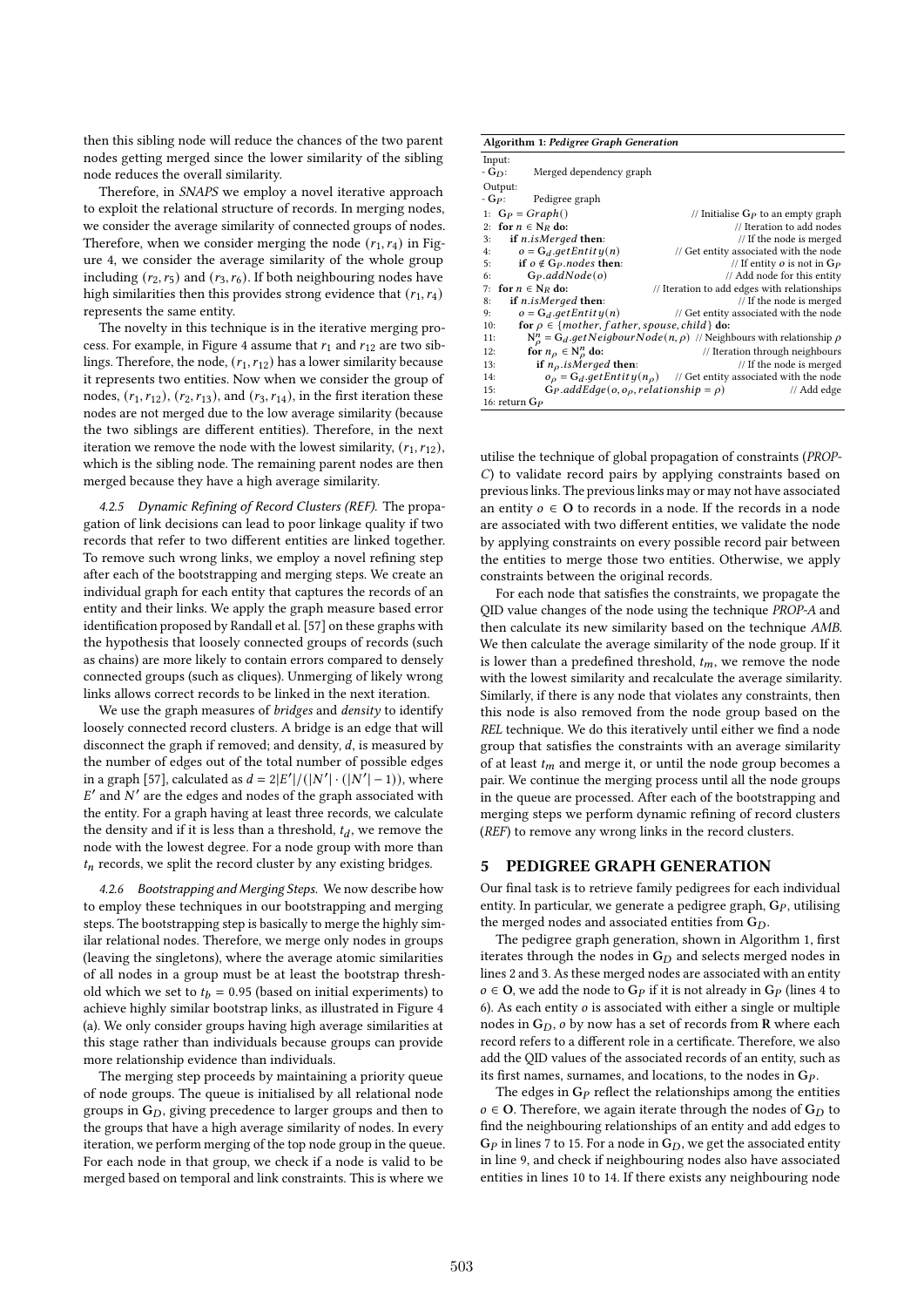that has an associated entity, we add an edge between those two entities in G<sub>P</sub> with their relationship  $\rho$  (line 15). In the pedigree graph we generate, we consider the relationships of mother, father, spouse, and child. The final pedigree graph,  $G_P$ , is then used in Section 8 to extract family pedigrees (family trees).

# 6 KEYWORD AND SIMILARITY INDEX **GENERATION**

To speed-up query processing and ranking, from the pedigree graph we generate a keyword index and a string similarity index. The keyword index, K, captures the mapping between QID (attribute) values and entities,  $o \in O$ . For QIDs such as first name and surname, gender, birth/death year, and location, this index holds the corresponding entity identifiers that map to the nodes in the pedigree graph,  $G_P$ . The keyword index is used in query processing and ranking to find the entities that have the corresponding query strings that were provided by the user.

To speed-up the retrieval of approximate matches, we employ a similarity-aware index, S [13]. In the offline phase we precalculate the similarities between all pairs of string QID values (names and locations) in the keyword index, K, that share at least one bigram (two-character substring [11]). For every string value in  $K$ , we keep all other values in  $K$  that have a normalised string similarity of at least  $s_t$ , with  $0 < s_t < 1$ , using the Jaro-Winkler approximate string comparison function [11]. Comparing a string with itself would result in a similarity of 1, while comparing two strings that have no letter in common would result in a similarity of 0. We set  $s_t = 0.5$  because this will retrieve approximate matches that have adequate similarity, while at the same time limiting the size of the generated similarity-aware index S, and therefore the number of generated candidate matches [13].

### 7 QUERY PROCESSING AND RANKING

As shown in Figure 1, the first step of the online component of SNAPS is to process user queries and rank the retrieved entities from the pedigree graph containing QID values based on their overall similarities to the given query values. A user query as entered on the web interface shown in Figure 5 will contain a first name and surname (mandatory), the type of records (birth or death) to be searched, and optionally a gender, year (of birth or death), and a location (such as a parish or district name). These are the details of the individual for which the user wants to retrieve a family pedigree from  $G_P$ .

In common with any ER method [11, 21], uncertainty in the actual spelling of names, or the years and locations of the birth or death of a person, means that a user query can contain inaccurate QID values with misspellings in strings or wrong year values. Only retrieving entities that have exact matching values could miss the true matching person the user is searching for.

We employ approximate string matching functions [11] to allow for variations in names and locations. We generate an accumulator M [5], where we first retrieve from the keyword and similarity indices, K and S, the identifiers of all entities from the pedigree graph,  $G_p$ , that have a match on first name and/or surname. We consider both exact and approximate string matches, and we sum the match scores of the two name QIDs for these entities [13], as we describe below. We require matching names because otherwise the query result set can contain entities that have an exact match on year, gender, and location, but their names are very different (which would not be useful).

| Scotland Family Pedigree Search Tool                                   |                        |                                   |  |  |  |  |  |  |
|------------------------------------------------------------------------|------------------------|-----------------------------------|--|--|--|--|--|--|
| Charini Nanayakkara, Nishadi Kirielle, and Peter Christen              |                        |                                   |  |  |  |  |  |  |
| ANU Research School of Computer Science                                |                        |                                   |  |  |  |  |  |  |
| <b>Data Entry</b><br><b>Ouery Results</b>                              | <b>Family Pedigree</b> |                                   |  |  |  |  |  |  |
| Anonymised dataset used for querying<br>Please enter data for querying |                        | *Required field                   |  |  |  |  |  |  |
| <b>Description of values to enter</b>                                  |                        | <b>Parameter settings</b>         |  |  |  |  |  |  |
| Search Birth or Death records*                                         |                        | $O$ Death<br>$\bullet$ Birth      |  |  |  |  |  |  |
| Forename*                                                              |                        | <b>Douglas</b>                    |  |  |  |  |  |  |
| Surname*                                                               |                        | Macdonald                         |  |  |  |  |  |  |
| Gender                                                                 |                        | $@$ Male $@$ Female               |  |  |  |  |  |  |
| Year range                                                             |                        | From: 1854 -<br>To: $1894$ $\sim$ |  |  |  |  |  |  |
| <b>Parish/District</b>                                                 |                        |                                   |  |  |  |  |  |  |
| <b>Submit</b>                                                          |                        |                                   |  |  |  |  |  |  |

Figure 5: Data entry tab with example query values.

If a QID value in a query does not occur in  $K$ , then we retrieve all values in  $K$  that share at least one bigram with the query value, and calculate the similarities between the query value and the retrieved values. We keep pairs with a similarity of at least  $s_t$  and add them to S to speed-up future queries of the same value.

We then refine the retrieved candidate matches in the accumulator M (a set of entity identifiers from the keyword index K that have exact or approximate name matches) with their corresponding matching gender, year, and location (if such query values were provided by the user). If these query values are empty we assume the user is willing to consider any entity in the result set irrespective of their QID values (for example, entities with any location). If a query value is provided for year, gender, and/or location, then we retrieve the entity identifiers from K that have this value, and increase the match scores of all corresponding entities in M [5]. We however do not add new entities to the accumulator as these would not have matching name values.

At the end of this process, each entity in the accumulator M has a set of (exactly or approximately) matched QID values, with a corresponding match score for each value provided in the query. For a given entity  $o \in M$ , its match score,  $s_r$ , will be the weighted sum of similarities over its QID values that were provided in the query,  $s_r = \sum_{a \in A_q} w_a \cdot \text{sim}(q_a, o_a)$ . Here,  $q_a$  and  $o_a$  are the query and entity value in attribute a, respectively,  $A_q$  is the set of QID attributes (from first name, surname, year, gender, and location) for which a value was provided through the query interface, and  $sim()$  is a string similarity function.

The individual attribute match scores can be assigned weights,  $w_a$ , indicating their importance. For example, first name and surname can be assigned a higher weight than location because name values that match provide more evidence that an entity is relevant to a given query compared to the location of a birth or death record (which might not be exactly known by the user). While we currently set these match weights manually, in future work we aim to learn optimal match weights [23] based on ground truth data.

We then rank the entities  $o \in M$  based on their overall match scores, and select the top  $m$  entities with the highest scores. These  $m$  entities are then passed back to the web interface and presented to the user as a ranked list. We normalise the overall match scores into a percentage, with 100% indicating an entity from the pedigree graph,  $G_p$ , matches exactly on all QID values provided by the user in their query.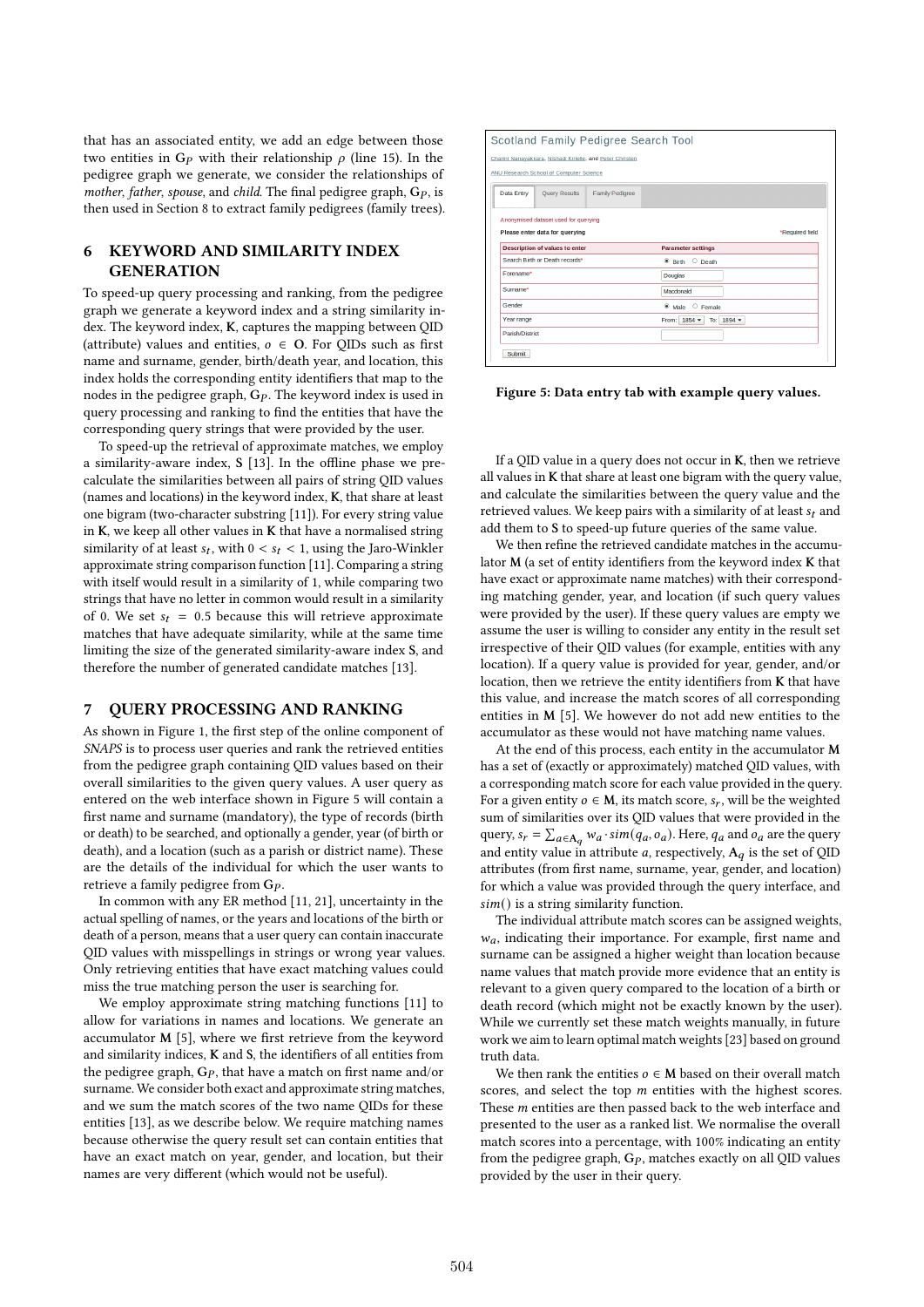|                                                                     | <b>Query Results</b> | <b>Family Pedigree</b> |                           |              |                                         |                          |  |  |  |
|---------------------------------------------------------------------|----------------------|------------------------|---------------------------|--------------|-----------------------------------------|--------------------------|--|--|--|
| Query input:                                                        |                      |                        |                           |              |                                         |                          |  |  |  |
| Parish<br>Gender<br>Year range<br><b>Forename</b><br><b>Surname</b> |                      |                        |                           |              | <b>Search birth or</b><br>death records |                          |  |  |  |
| <b>Douglas</b>                                                      | Macdonald            | m                      |                           | 1854 to 1894 |                                         | b                        |  |  |  |
| doyd                                                                | macdougall           | m                      | 1891                      | duirinish    | 83.17                                   | <b>Explore</b>           |  |  |  |
| doyd                                                                | macdougall           | m                      | <b>Event year</b><br>1868 | portree      | percentage<br>83.17                     | record<br><b>Explore</b> |  |  |  |
|                                                                     |                      |                        |                           |              |                                         |                          |  |  |  |
|                                                                     | macdougall           | m                      | 1871                      | duirinish    | 83.17                                   | <b>Explore</b>           |  |  |  |
| doyd                                                                |                      |                        |                           |              |                                         |                          |  |  |  |
| dovd                                                                | madgar               | m                      | 1874                      | snizort      | 80.54                                   | <b>Explore</b>           |  |  |  |
| doyd                                                                | martone              | m                      | 1874                      | duirinish    | 79.86                                   | <b>Explore</b>           |  |  |  |
| doyt moufid                                                         | macdougall           | m                      | 1878                      | kilmuir      | 79.75                                   | <b>Explore</b>           |  |  |  |
| dmarlo laric                                                        | macdougall           | m                      | 1860                      | strath       | 79.69                                   | <b>Explore</b>           |  |  |  |
| doyd                                                                | medufford            | m                      | 1870                      | snizort      | 79.63                                   | <b>Explore</b>           |  |  |  |
| doyd                                                                | martinat             | m                      | 1872                      | duirinish    | 79.34                                   | <b>Explore</b>           |  |  |  |

Figure 6: Screenshot of SNAPS showing ranked results for the example query 'Douglas Macdonald' shown in Figure 5.

We show QID values in different colours to highlight exact and approximate matches, as shown in Figure 6. This will allow the user to make an informed selection of an entity, or modify their search query.

# 8 FAMILY PEDIGREE TREE EXTRACTION AND VISUALISATION

As the user obtains a ranked list of matched records (each corresponding to an entity in the pedigree graph  $G_P$ ) from the query processing and ranking step, as shown in Figure 6 they can select to explore one of the listed entities. Exploring will extract the family pedigree,  $p$ , for the selected entity from  $G_p$  which was generated in the offline component of SNAPS.

In order to extract the family pedigree for a particular entity, we first retrieve the entity from  $G_P$  (its node), and then, based on the number of generations  $q$  required, we extract the neighbouring nodes up-to q hops away. We currently set  $q = 2$ , however larger values are possible. The nodes located 1 hop away are the entities one generation before or after (parents and children), whereas nodes located 2 hops away are the entities two generations away (grand parents and grand children). The extracted family pedigree is provided to the user on the web interface both in textual form, as well as a graphical family tree $^4$ . The family pedigrees shown in Figures 7 and 8 are hierarchical trees where higher levels indicate older generations, and where gender is shown by different colours.

#### 9 GRAPH DATA ANONYMISATION

The statutory records used by the Genetics Genealogy Team of Public Health Scotland for determining the risk of inherited genetic conditions are real-world personal data. If exposed to the public these may reveal sensitive personal details and therefore pose a threat to the privacy of individuals [14]. We therefore

4 See: https://github.com/adrienverge/familytreemaker



Figure 7: Graphical family pedigree for the selected (top ranked) record of 'Doyd Macdougall' from Figure 6.



Figure 8: A family pedigree of a baby, 'Doyd Madgar'.

cannot make the original Scottish data publicly available via our SNAPS web interface as this would violate the data protection regulations in Scotland. Developing anonymisation techniques for protecting sensitive information in data, such that sensitive data sets are rendered safe for conducting research and building applications such as our web interface, is therefore vital for the advancement of science. While many anonymisation approaches have been proposed [18], the majority of them compromise the human interpretability and patterns in a data set in order to preserve its privacy [64, 66]. However, in applications such as ours, where family pedigrees are generated, it is important to preserve the structure and characteristics of the original data set in the anonymised version as well, such as the preservation of string similarities across names.

Since family pedigrees are graph data representations, we use a graph anonymisation technique [45] to anonymise the sensitive Scottish data set such that the human interpretability and the similarities between QID (attribute) values in the sensitive original data set are preserved.

This graph anonymisation technique initially maps QID values of the sensitive graph data set to QID values from a public data source using a cluster-based mapping approach. Following this approach, we separately cluster female first names, male first names, and surnames in the sensitive and public data sets, such that highly similar names appear in the same cluster and dissimilar names in different clusters. Subsequently, each sensitive name value cluster is mapped to the best matching public name value cluster, where a best match is determined by how similar the intra-cluster similarity values are across clusters. Once cluster mapping is completed, it is possible to determine which public name value is to be used as a replacement for each sensitive name value. We used name QID values from a publicly available US voter database (see: https://dl.ncsbe.gov) for anonymisation. Furthermore, we shift all date values by a global offset to hide the actual years of birth and death to ensure anonymity [45].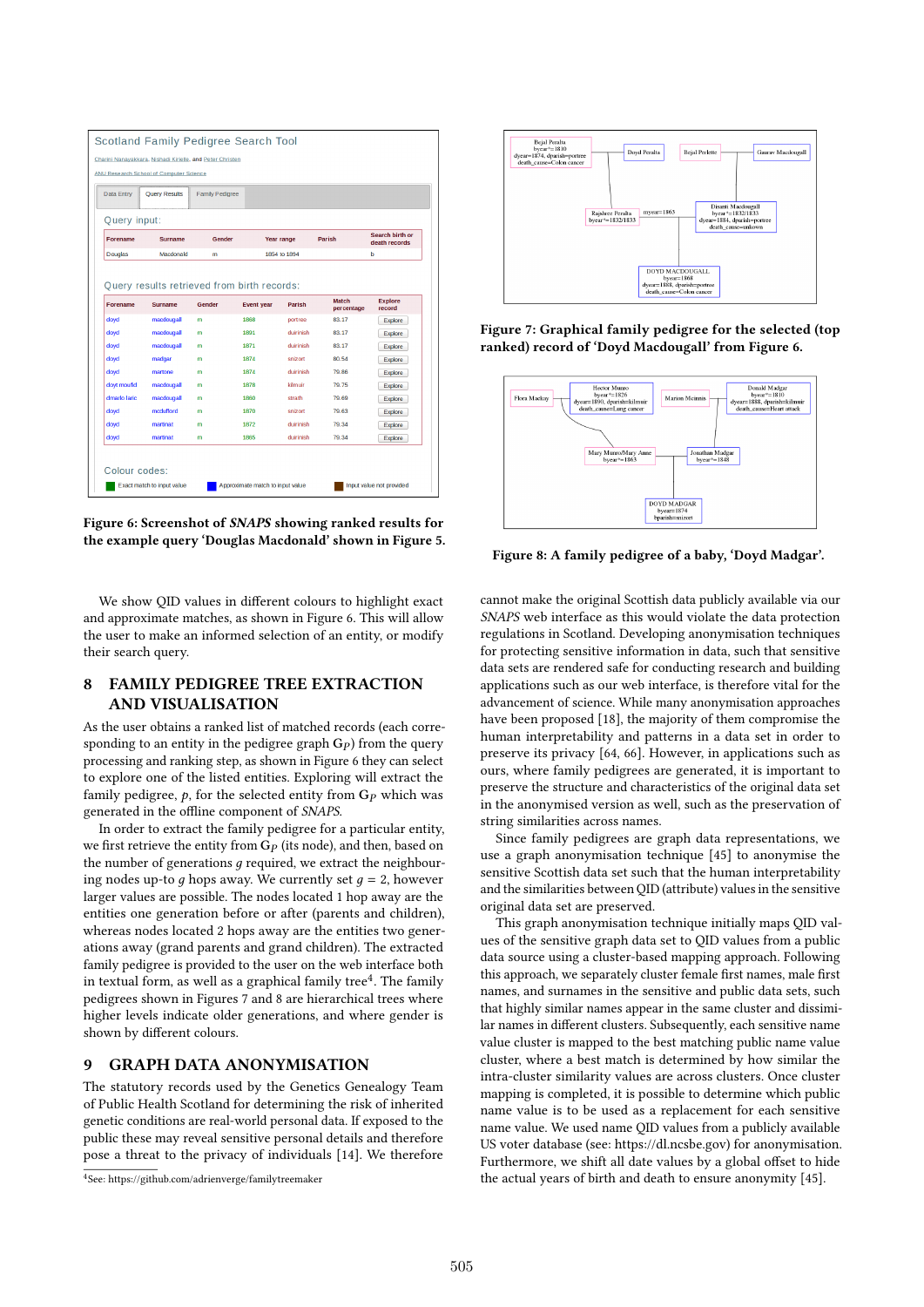Table 2: Characteristics of the data sets used in the experimental evaluation.

| Data set     | Role pair | Interpretation (links between)          | Role-1 | Number of records<br>Role-2 | Record<br>pairs | True<br>matches |
|--------------|-----------|-----------------------------------------|--------|-----------------------------|-----------------|-----------------|
| Isle of Skye | Bp-Bp     | Birth parents in birth certificates     | 34,272 | 34,272                      | 436,518         | 83,132          |
| $(IOS)$ [58] | $Bp-Dp$   | Parents in birth and death certificates | 34,272 | 23,938                      | 628.141         | 38,662          |
| Kilmarnock   | Bp-Bp     | Birth parents in birth certificates     | 74.948 | 74.948                      | 1.571.991       | 135,346         |
| (KIL) [58]   | $Bp-Dp$   | Parents in birth and death certificates | 74.948 | 45.186                      | 2.357.625       | 80,819          |

Some causes of death can be highly sensitive and potentially identify individuals, for example if locations or causes of accidents, or criminal aspects of a death are described. To anonymise such sensitive causes of death, we employ an approach inspired by k-anonymity [61], where we first identify all frequent causes of death strings that occur at least  $k > 1$  times. For each cause of death string that is rare and occurs less than  $k$  times we then find the most similar string using the Jaccard coefficient based approximate string similarity [11], and we replace the rare cause of death string with its most similar frequent string.

In order to prevent odd causes of death, such as men dying of ovarian cancer or infants of old age, we apply this anonymisation approach gender specific as well as stratified on age categories. As appropriate for our historical data, we specify young for ages up-to 20 years, middle for ages 20 to 40, and old for 40 years and over. We set  $k = 10$  as this provided us with a reasonably anonymised data set while still having around 100 frequent death causes (and over 2,000 rare death causes). If no frequent similar death cause can be found based on the age and gender restrictions we set a specific rare death cause to not known.

The SNAPS web interface made available to the general public for educational and training purposes does not facilitate searching for real-world Scottish people due to the application of the graph anonymisation methods we describe here. Rather, as we previously explained, it retrieves people with names from the US voter database, and their corresponding pedigrees. A family pedigree search tool based on an anonymised data set that preserves the structure of the original sensitive Scottish data is useful in training new users, for educational demonstrations, and for assessing the efficiency and effectiveness of SNAPS. Such an implementation also enhances the transparency of what institutions such as Public Health Scotland do with personal data, and is instrumental in obtaining the trust and approval of a wider audience for the invaluable work they conduct.

### 10 EXPERIMENTAL EVALUATION

In this section we conduct experiments to evaluate the linkage quality and efficiency of the SNAPS application.

Data Sets: We evaluated SNAPS on the two real data sets from the Isle of Skye (IOS) and the town of Kilmarnock (KIL) [58] as we described in Section 2. Both contain birth, death, and marriage certificates from 1861 to 1901 as characterised in Table 2. From each certificate, we extracted records  $r \in \mathbb{R}$  that correspond to individuals, as we described in Section 4. Similar to other historical data sets [2, 25], these two data sets have a small number of unique name values, as well as numerous transcription errors and name variations, that make the problem challenging [12].

Demographers with expertise in linking such data have curated and linked both the IOS and KIL data sets [58]. Their semiautomatic approach is biased towards certain types of links, such

as Bp-Bp (links between birth parents across two birth certificates) and Bp-Dp (links between birth parents and death parents), as their research interests were in identifying siblings of the same mother and exploring child mortality. Therefore, we show results of Bp-Bp for which we have directly curated ground truth links, along with results for Bp-Dp which we inferred through indirect Bb-Dd true links.

For scalability experiments we use the publicly available Brabant Historical Information Center (BHIC) data set [10] because our other data sets are quite small. This data set contains civil certificates from North Brabant, a province of the Netherlands, in the period from 1759 to 1969. However, we cannot show the linkage quality of the BHIC data set as there is no ground truth data available.

Implementation and Parameter Settings: We implemented SNAPS in Python 2.7 and all offline components were executed on a server running Ubuntu 18.04 with 64-bit Intel Xeon 2.10 GHz CPUs and 512 GBytes of memory, while the SNAPS web interface was deployed using Apache 2.4.38 Debian server and PHP 7.3.11. To facilitate repeatability, the code and the anonymised data sets are available from: https://dmm.anu.edu.au/SNAPS/.

In the graph-based ER step described in Section 4 and for all baselines, we employed indexing based on locality sensitive hashing [54] to block records and find likely matches. Then, in the record pair comparison step, we used similarity functions such as Jaro-Winkler for names and the Jaccard coefficient for other textual strings [11] to compare QID values between records. For numerical comparisons we used the maximum absolute difference [11], while for comparing addresses in the IOS data set we geocoded addresses [37] and calculated similarities based on the distances between two locations. Due to the absence or low quality of addresses we did however not consider geocoding for the KIL and BHIC data sets.

Based on a parameter sensitivity analysis, we set the default merging threshold to  $t_m = 0.85$ , the atomic node similarity threshold to  $t_a = 0.9$ , the weighting distribution in the similarity score to  $y = 0.6$ , and for graph measures we set the thresholds  $t_n = 15$ (bridges) and  $t_d = 0.3$  (density). We provide further details of our parameter sensitivity analysis on the SNAPS web site.

Baselines: Because we do not have any end-to-end family pedigree search system to compare SNAPS with, we evaluated its graph-based ER approach with three other ER baselines.

(1) Attr-Sim provides basic pairwise similarity based linking to obtain a baseline similar to traditional record linkage [11].

(2) Dep-Graph is an implementation similar to the collective ER approach proposed by Dong et al. [19] that propagates link decisions in the ER process, where we apply the same set of temporal and link constraints as we employed in SNAPS.

(3) Rel-Cluster is a similar implementation to the method proposed by Bhattacharya and Getoor [6] that employs ambiguity of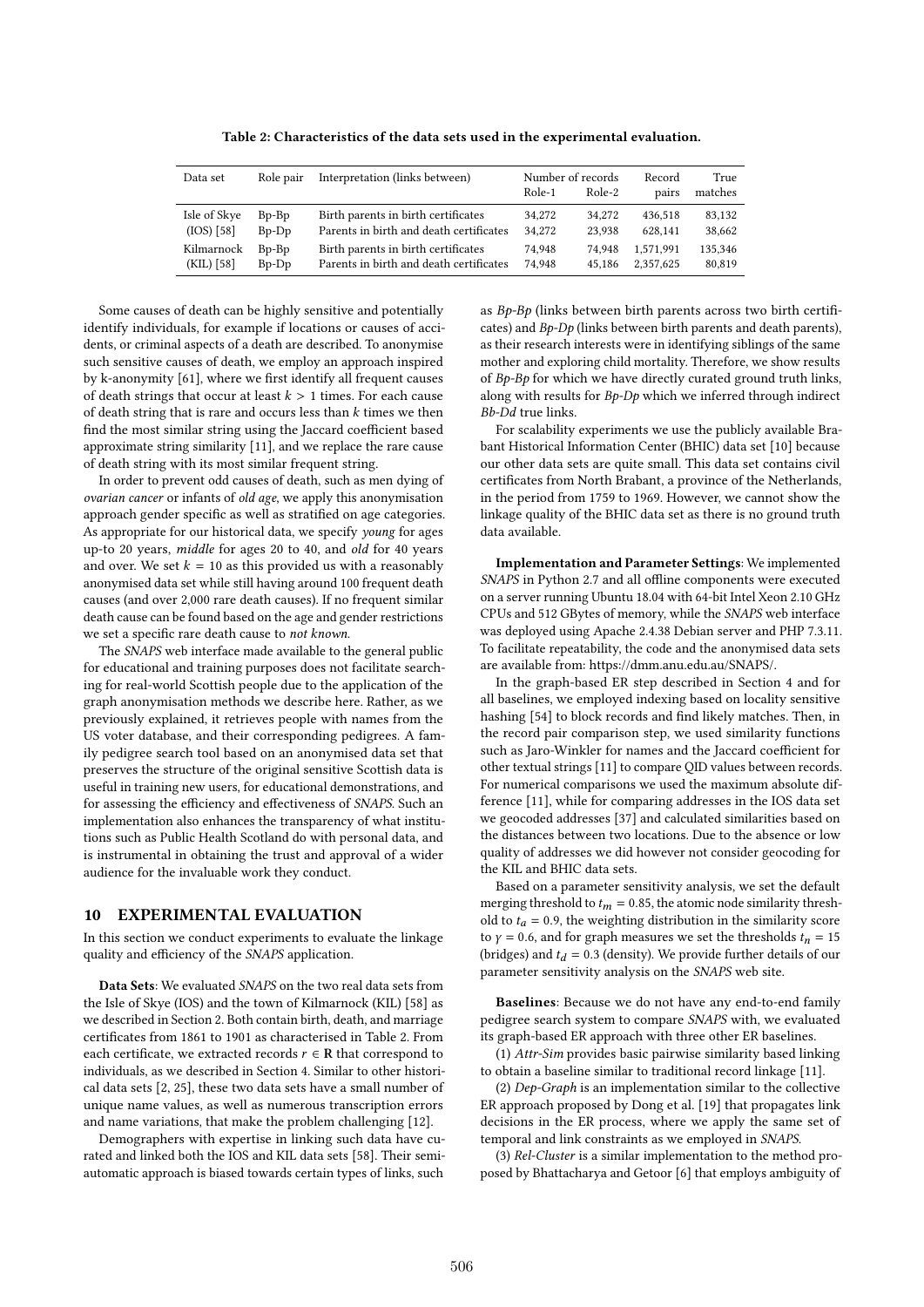| Data Set   | Role Pair |                | <b>SNAPS</b> | without PROP-A and PROP-C | without AMB | without REL | without REF |
|------------|-----------|----------------|--------------|---------------------------|-------------|-------------|-------------|
|            |           | P              | 98.73        | 86.79                     | 99.22       | 99.88       | 98.02       |
| <b>IOS</b> | Bp-Bp     | R              | 94.70        | 95.20                     | 93.56       | 61.58       | 94.87       |
|            |           | $\mathrm{F}^*$ | 93.56        | 83.15                     | 92.89       | 61.53       | 93.08       |
|            |           | P              | 86.44        | 72.56                     | 89.72       | 0.00        | 85.28       |
| IOS        | $Bp-Dp$   | R              | 92.87        | 93.24                     | 88.62       | 0.00        | 93.14       |
|            |           | $F^*$          | 81.06        | 68.93                     | 80.45       | 0.00        | 80.24       |

Table 3: Ablation analysis for SNAPS that shows how each key technique in the application affects linkage quality.

Table 4: Precision (P), Recall (R), and F<sup>\*</sup>-measure results of SNAPS compared to the baselines (averages  $\pm$  standard deviations).

| Data Set<br>(Role Pair) |                | <b>SNAPS</b> | Attr<br>Sim | Dep-<br>Graph | Rel-<br>Cluster | Magellan        |
|-------------------------|----------------|--------------|-------------|---------------|-----------------|-----------------|
| <b>TOS</b>              | P              | 98.73        | 63.67       | 90.87         | 93.59           | $77.9 \pm 33.4$ |
| $(Bp-Bp)$               | R              | 94.70        | 88.41       | 65.26         | 63.72           | $72.9 \pm 35.1$ |
|                         | $F^*$          | 93.56        | 58.76       | 61.25         | 61.06           | $60.4 \pm 38.6$ |
| <b>TOS</b>              | P              | 86.44        | 43.05       | 0.00          | 80.91           | $67.8 \pm 37.9$ |
| $(Bp-Dp)$               | R              | 92.87        | 72.32       | 0.00          | 49.19           | $62.2 \pm 41.4$ |
|                         | $F^*$          | 81.06        | 36.96       | 0.00          | 44.07           | $46.1 \pm 40.4$ |
| KIL.                    | P              | 97.81        | 30.26       | 54.81         | 71.81           | $69.6 \pm 40.1$ |
| $(Bp-Bp)$               | R              | 89.52        | 89.13       | 74.93         | 71.92           | $62.7 + 46.7$   |
|                         | $\mathrm{F}^*$ | 87.76        | 29.18       | 46.32         | 56.09           | $51.6 \pm 45.9$ |
| KIL.                    | P              | 74.36        | 11.05       | 28.95         | 30.35           | $63.9 \pm 36.1$ |
| $(Bp-Dp)$               | R              | 89.57        | 90.49       | 70.69         | 43.18           | $61.8 \pm 44.1$ |
|                         | $F^*$          | 68.44        | 10.93       | 25.85         | 21.69           | $45.6 \pm 39.4$ |

QID values in the ER process. We used the same set of temporal and link constraints as with SNAPS for this baseline.

(4) Magellan is a state-of-the-art supervised ER system [17], where we selected four classifiers (a SVM, a random forest, a logistic regression, and a decision tree) and averaged their linkage quality results, where these four achieved the best performance in our experiments among the classifiers available in Magellan.

Linkage Quality: To assess the quality of links in family pedigrees, we use precision,  $P = TP/(TP + FP)$ , and recall,  $R =$  $TP/(TP+FN)$ , where  $TP$  is the number of true matches classified as matches,  $FP$  is the number of true non-matches classified as matches, and  $FN$  is the number of true matches classified as nonmatches [11]. We do not use the F-measure as recent research has found that it is not suitable for measuring linkage quality in ER [29] because the relative importance given to precision and recall in the F-measure depends on the number of classified matches. Instead we use an alternative for F-measure, the  $F^*$ measure [30], calculated as  $F^* = TP/(TP + FP + FN)$ , which is more interpretable and is a monotonic transformation of the F-measure.

Table 4 shows precision, recall, and F<sup>∗</sup> -measure results of SNAPS compared to the four baselines detailed above. As can be seen, SNAPS is able to outperform all baselines. For both the IOS and KIL data sets, SNAPS obtains high precision, recall, and  $F^*$  results for the role pair  $Bp$ -Bp. For  $Bp$ -Dp it has a small drop in results which is because we have an incomplete (inferred or biased) set of ground truth links for the Bp-Dp role pair [58].

The Attr-Sim baseline shows poor linkage quality for all of the data sets. This is a good indication that traditional pairwise linkage is not sufficient to address the challenges associated with resolving records with person data. Dep-Graph [19] and

Rel-Cluster [6] are two collective ER baselines. We can see that both of these approaches show poor linkage quality results compared to SNAPS even though they exploit relationship information. The Dep-Graph baseline propagates QID value changes and constraints in the process of resolving entities. However, in a context where ambiguities occur Dep-Graph fails because it does not perform disambiguation. Similarly, it does not deal with the problems of partial match groups and incorrect links that SNAPS addresses. This is also a reason behind the lower results for the Rel-Cluster baseline. While Rel-Cluster addresses the problem of ambiguity it does not deal with changing QID values, partial match groups, or incorrect links.

We present the results for Magellan as averages with standard deviations since we used four different classifiers and multiple settings to generate the training and testing data sets. Since we have different role pairs in both the IOS and KIL data sets, we trained Magellan in two different ways. First, we trained it only on record pairs of the specific role pair that is being tested, and second we trained it on the full data set. We considered the second approach because in most practical scenarios it is likely to train a classifier on record pairs of all role pair types due to the availability of incomplete ground truth data. From Table 4 we can see that Magellan has a higher standard deviation in these two settings. It obtains better results compared to SNAPS when trained only on the data from the specific role pair type, however in practical scenarios not enough training data might be available for each pair of role types. On the other hand, when trained on records of all role pair types then Magellan achieves poorer linkage quality. These results illustrate the sensitivity of supervised learning methods with regard to the type of training data used, while the unsupervised approach we employ in SNAPS consistently obtains better linkage results.

Table 3 provides an ablation analysis for SNAPS that shows how important each novel key technique is towards obtaining high quality ER results. We include results only for the IOS data set due to the limited space available. We show results with one novel key technique employed in SNAPS (discussed in Section 4.2) removed at a time. Since both PROP-A and PROP-C propagate link decisions, we consider them as a single component in this analysis. Therefore we show results without PROP-A and PROP-C, without AMB, without REL, and without REF, separately.

When we removed PROP-A and PROP-C we neither propagate positive nor negative evidence in the linkage process, and we can see that the F<sup>∗</sup> -measure results drop up-to 12%. This drop occurs because we do not consider any QID value changes and constraints. This indicates that the propagation of link decisions is necessary to obtain high quality linkage results for person data where value changes do occur and constraints can be applied.

To remove the effect of ambiguity (AMB) from SNAPS we then removed the disambiguation similarity from the similarity calculation and calculated overall similarities only based on QID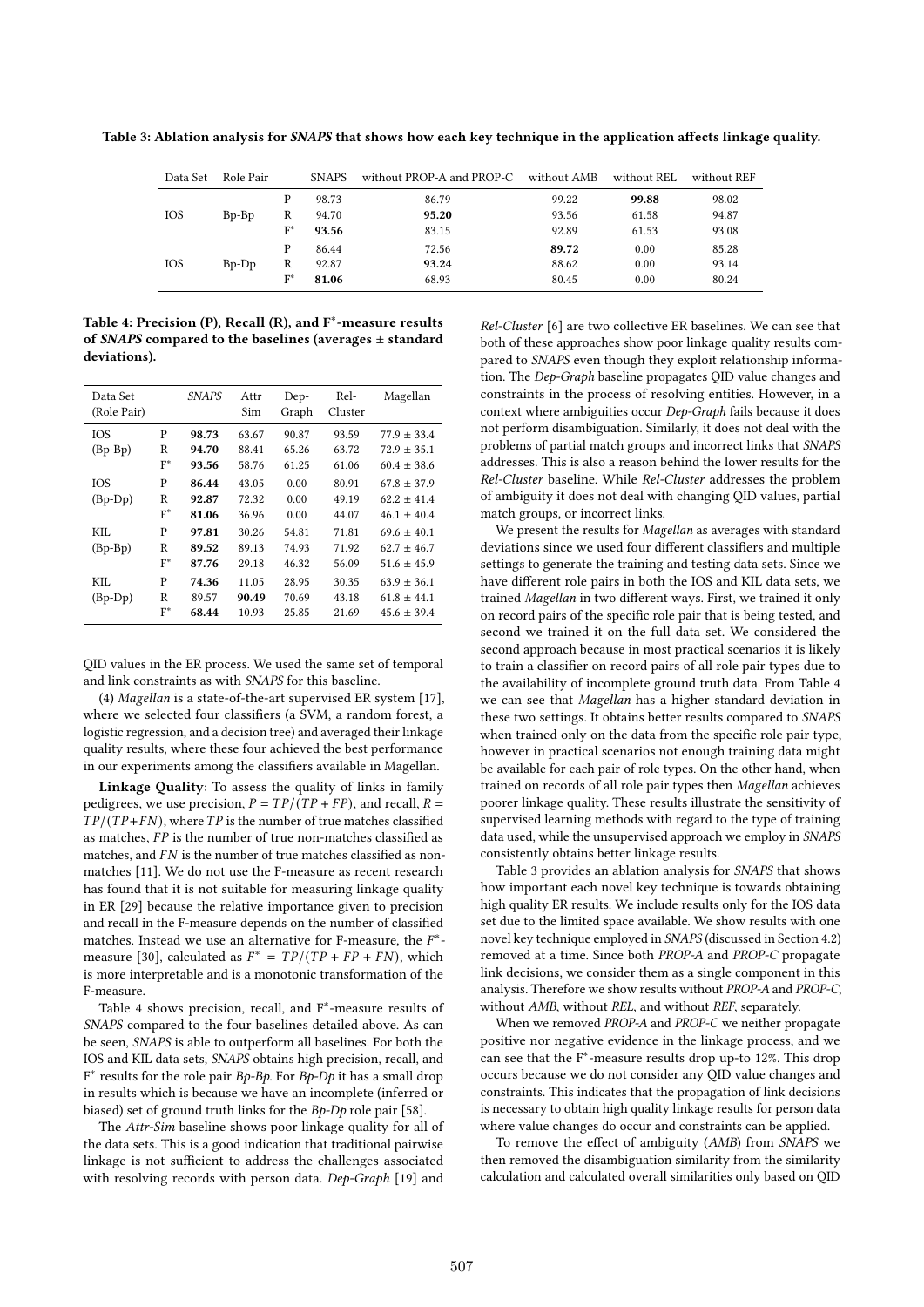Table 5: Runtime results (in seconds) for offline component of SNAPS and baselines.

| Data Set   | $ n_A $   | $ n_R $    |       |     |       | SNAPS Attr-Sim Dep-Graph Rel-Cluster Magellan |        |
|------------|-----------|------------|-------|-----|-------|-----------------------------------------------|--------|
| <b>IOS</b> | 74.851    | 2.992.834  | 372   | 50  | 176   | 358                                           | 10.059 |
| КIL        | 1.565.730 | 11.190.176 | 1.945 | 178 | 1.207 | 7.663                                         | 9.632  |

Table 6: Runtimes of the offline component of SNAPS for different graph sizes of the BHIC data set generated for different time periods. Linkage time is the total of bootstrapping and merging steps.

| Time<br>Period | Number of<br>Nodes | Number of<br>Edges | Generate<br>$N_A$ time (s) | Generate<br>$N_R$ time (s) | Bootstrap<br>time(s) | <b>Iterative Merging</b><br>time(s) | Linkage time (ms)<br>per node | Linkage time (ms)<br>per edge |
|----------------|--------------------|--------------------|----------------------------|----------------------------|----------------------|-------------------------------------|-------------------------------|-------------------------------|
| 1900 - 1935    | 22.928.967         | 41, 121, 771       | 20.642                     | 1,438                      | 896                  | 23,155                              | 1.0                           | 0.6                           |
| 1890 - 1935    | 42.398.382         | 80.524.946         | 28,881                     | 2.172                      | 1.685                | 113,143                             | 2.7                           | 1.4                           |
| 1880 - 1935    | 68.739.033         | 134,057,215        | 36,033                     | 3.910                      | 3.013                | 299.123                             | 4.4                           | 2.3                           |
| 1870 - 1935    | 100.907.697        | 199.588.456        | 39.113                     | 6.062                      | 5.423                | 660.896                             | 6.6                           | 3.3                           |

similarity by setting  $\gamma = 1$  in Equation (3). In Table 3 we can see that recall dropped up-to 4% when disambiguation similarity was removed, which is because ambiguous record pairs with high QID similarity are linked wrongly, thereby preventing the correct ones from being linked with enforced constraints.

Then we removed the adaptive leveraging of relationship structure (REL). It is interesting to see that the Bp-Dp role pair has zero results for all linkage quality measures. This has happened because of the existence of partial match groups when we consider the birth parents to death parents role pair. At the bootstrapping step none of the groups having the Bp-Dp role pair have been linked due to the partial match groups. That is why in the merging process none of the correct ones have been linked.

Finally, we removed dynamic refining (REF) of entity clusters from SNAPS resulting in precision to drop for both role pairs. The drop in the obtained results is small as we only have small clusters in these data sets. With larger data sets that contain bigger clusters the improvement with REF will be larger because the record clusters will be larger.

Scalability: First, we evaluate the runtime of the offline component of SNAPS compared to the baselines in Table 5. Attr-Sim has the best runtimes for both data sets because it simply links records without considering any relationships. The next best runtimes are from Dep-Graph [19]. SNAPS takes more time compared to Dep-Graph because it addresses all challenges specified in Section 2, whereas Dep-Graph addresses only the problems of changing QID values and different relationships. Rel-Cluster has longer runtimes compared to both SNAPS and Dep-Graph because of the iterative clustering method employed. The worst performing baseline is Magellan (these runtimes are averages for the four supervised classifiers and two different settings we described above) as it consumes much time for training the supervised classification models. Overall, the runtimes of SNAPS are comparatively better than the other baselines given it addresses all challenges specific to personal data.

Next, we evaluate the scalability of the offline component of SNAPS by comparing the runtimes on different sized data sets in Table 6. For that we vary the time periods of records considered for generating the graph with the BHIC data set. These runtimes indicate that the merging step accounts for the largest component of the overall runtime because it is the most time consuming step that involves most of the key techniques described in Section 4. To measure the scalability we use total linkage time. Considering the values of linkage times per node and per edge, we can see

Table 7: Minimum, average, median, and maximum time in seconds for querying and extracting family pedigrees.

| Task                | Minimum | Average Median |      | Maximum |
|---------------------|---------|----------------|------|---------|
| Querying            | 1.32    | 1.34           | 1.33 | 1.40    |
| Pedigree extraction | 0.66    | 0.74           | 0.74 | 0.92    |

that our proposed framework has a near linear scalability with both, which indicates that SNAPS can scale to large graphs.

Table 7 shows the minimum, average, median, and maximum number of seconds taken for querying and for extracting family pedigrees. As shown in the table, both querying and pedigree extraction can be done in well under two seconds, whereas doing the same task manually would have taken several days of laborious manual work. This attests to the efficiency with which family information can be retrieved with SNAPS.

# 11 RELATED WORK

We now describe related work, with a focus on ER of familial and historical data, query-time ER, and graph-based ER techniques.

Family pedigrees are increasingly being used in various biomedical research fields, ranging from psychology to sleep research [32, 42]. Various ER solutions have been proposed for resolving familial networks. Kouki et al. [40] proposed a collective ER approach for building familial networks based on probabilistic soft logic. Furthermore, Antonie et al. [2] and Folkman et al. [24] proposed supervised ER systems specific for genealogical studies. However, the limited ground truth data available in most genealogical studies [22, 58] prevents supervised learning systems to be applied, while manually generating ground truth data is time and labour intensive [11], and generally a large number of true matches and non-matches are required to obtain high quality ER results [4, 20].

Query time ER has been discussed in the literature where the focus for execution time is considered similarly important to that of accuracy. Bhattacharya and Getoor [7] pioneered query time collective ER by identifying and resolving only the records that are most useful for a query. While this approach provided a promising solution, because it only considered a small neighbourhood of a query record, it lacks the relational information propagation as well as the exploitation of the ambiguity we incorporate in our application. Christen et al. [13] and Ramadan et al. [56] proposed indexing techniques to match query records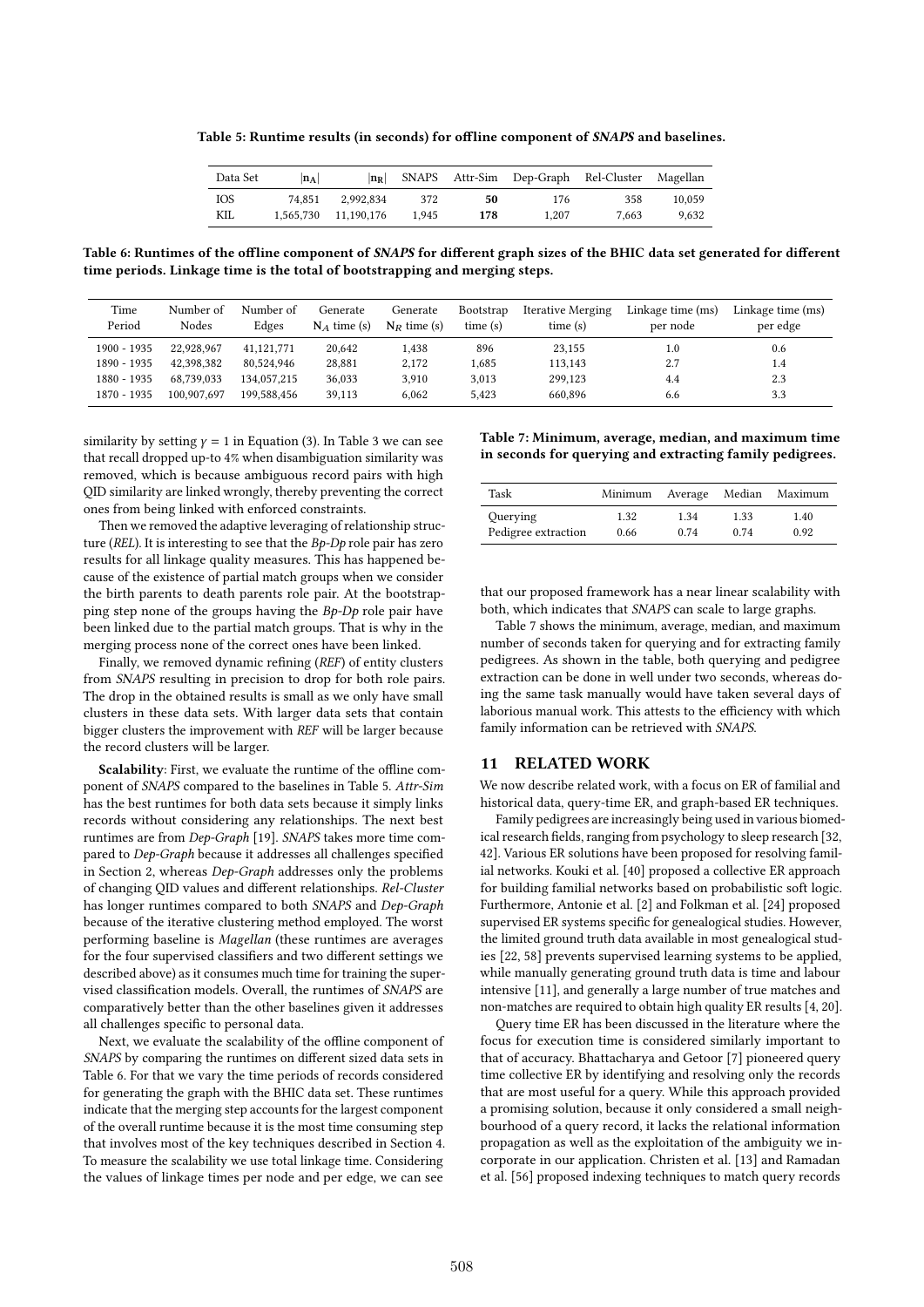with entities from a real-world database in real-time. In our application we employ the similarity-aware index proposed in [13] to speed-up the retrieval of approximate matches in the query processing step.

Graph-based ER approaches are an improvement over pairwise classification approaches that do not exploit relational information [26] in the ER process. Kalashnikov et al. [35] proposed a random walk based reference disambiguation approach to identify the entity of each record, while Dong et al. [19] employed a dependency graph-based approach to propagate link decisions in the ER process which is the closest to our approach in SNAPS. Bhattacharya and Getoor [6] used relational information between different types of entities by employing an iterative cluster merging process using a relationship graph. However, unlike SNAPS, none of these approaches perform propagation of link decisions to account for dynamically changing attribute values in a context with ambiguous records, relationships with different constraints that can change over time, and partial match groups.

Recently, more focus has been given to supervised ER [38, 51] since these approaches provide promising results when sufficient ground truth data are available. Magellan is one of those frameworks that supports end-to-end ER [38]. More recent work includes deep learning approaches [9, 44, 48] to resolve entities. The main drawback of these approaches is the difficulty to obtain ground truth data. For example, in our SNAPS application we cannot perform manual linkage to obtain ground truth data for the full DS database we described in Section 2 due to privacy and confidentiality regulations of person data [14]. Similar challenges arise when applying semi-supervised ER techniques such as active learning [15, 16, 36, 55] that query external sources to resolve challenging training cases, or crowd-based approaches [1, 27, 63] that employ hybrid machine and human-based systems for resolving entities.

To the best of our knowledge, none of the existing solutions provide an end-to-end system for family pedigree search that includes an online query-time interface and an offline unsupervised ER component which addresses the challenges of ambiguity, temporal constraints, and relationship aspects to link records.

## 12 CONCLUSIONS AND FUTURE WORK

We have presented the SNAPS application that combines an unsupervised graph-based entity resolution (ER) approach with a query method that allows for approximate string matching. Our application is aimed at providing support for the Genetics Genealogy Team of Public Health Scotland, who currently manually query Scottish birth, death, and marriage certificates to compile family pedigrees (family trees) for patients who have familial cancer or other inherited genetic conditions. Our application will automate much of this time consuming and labour intensive process and provide high quality family pedigrees in a matter of a few seconds. Future expansions can include assistance for general practitioners to efficiently obtain the family health histories of their patients.

While aimed at this specific health application in Scotland, the underlying graph-based ER techniques and the query processing and ranking methods are general and can be applied on any data sets that contain birth, death, and marriage certificates.

Privacy regulations currently prevent remote access to the Digitising Scotland database covering the full population of Scotland. Therefore, to assess the quality of our ER and query approaches, we have evaluated SNAPS on two smaller historical

data sets from the Isle of Skye and Kilmarnock, respectively, for which partial ground truth are available [58]. We also used the historical BHIC data set [10] for scalability experiments since this is a considerably larger data set compared to the two small Scottish data sets. Our unsupervised ER approach is able to obtain precision up-to 98.7%, recall up-to 94.7%, and F<sup>\*</sup>-measure results up-to 93.6%, respectively, while query processing and extracting family pedigrees is accomplished on average in less than 1.4 and 0.8 seconds, respectively.

We also described an approach to anonymise a graph data set of birth, death, and marriage certificates [45]. This allows us to provide a publicly available version of our application that can be used for training and educational purposes on data that have similar characteristics as the sensitive real data they are based on. The anonymisation approach replaces first names and surnames in such ways that the similarities between groups of names are maintained, while all years (such as of births, deaths, or marriages) are shifted by a certain (kept secret) offset to maintain the temporal distances between vital events. Rare causes of death are replaced by a frequent cause that is most similar.

As future work, we aim to improve the scalability of our application with the aim to make it usable with a population-scale database of millions of records, and to incorporate geographical distances into the query process (to allow users to limit searches to certain geographical regions) by geocoding the addresses available on certificates [37]. We also plan to investigate how census data can be incorporated into our ER techniques to improve linkage quality.

A broader user study, including on larger databases, is planned for later in 2022 to improve both the web interface as well as the generation of family pedigrees. We aim to incorporate interactive access to the actual original certificates (digitised images) held by the National Records of Scotland, and incorporate feedback from domain experts on correctly and wrongly generated family trees. Such feedback can then be employed within an active learning based framework to improve the quality of generated links [15, 55, 62].

#### ACKNOWLEDGEMENTS

We like to thank Thilina Ranbaduge for help in developing the web interface, Alice Reid and Ros Davis (University of Cambridge) for their work on the Isle of Skye and Kilmarnock data sets, and Kellas Campbell (University of Edinburgh) for providing the statistics of the Digitising Scotland database. This work was partially supported by ESRC grants ES/K00574X/2 Digitising Scotland and ES/L007487/1 Administrative Data Research Centre Scotland.

#### **REFERENCES**

- [1] Asma Abboura, Soror Sahrl, Mourad Ouziri, and Salima Benbernou. 2015. CrowdMD: Crowdsourcing-based Approach for Deduplication. In IEEE Big-Data. IEEE, Santa Clara, USA, 2621–2627.
- [2] Luiza Antonie, Kris Inwood, Daniel J Lizotte, and J Andrew Ross. 2014. Tracking people over time in 19th century Canada for longitudinal analysis. Machine learning 95, 1 (2014), 129–146.
- [3] Martha J Bailey, Connor Cole, Morgan Henderson, and Catherine Massey. 2020. How well do automated linking methods perform? Lessons from US historical data. Journal of Economic Literature 58, 4 (2020), 997–1044.
- Nils Barlaug and Jon Atle Gulla. 2021. Neural Networks for Entity Matching: A Survey. ACM TKDD 15, 3 (2021), 1–37.
- [5] Ricardo J. Bayardo, Yiming Ma, and Ramakrishnan Srikant. 2007. Scaling up all pairs similarity search. In WWW. ACM, Banff, Canada, 131–140.
- [6] Indrajit Bhattacharya and Lise Getoor. 2007. Collective Entity Resolution in Relational Data. ACM TKDD 1, 1 (2007), 5–es.
- Indrajit Bhattacharya and Lise Getoor. 2007. Query-time entity resolution. JAIR 30 (2007), 621–657.